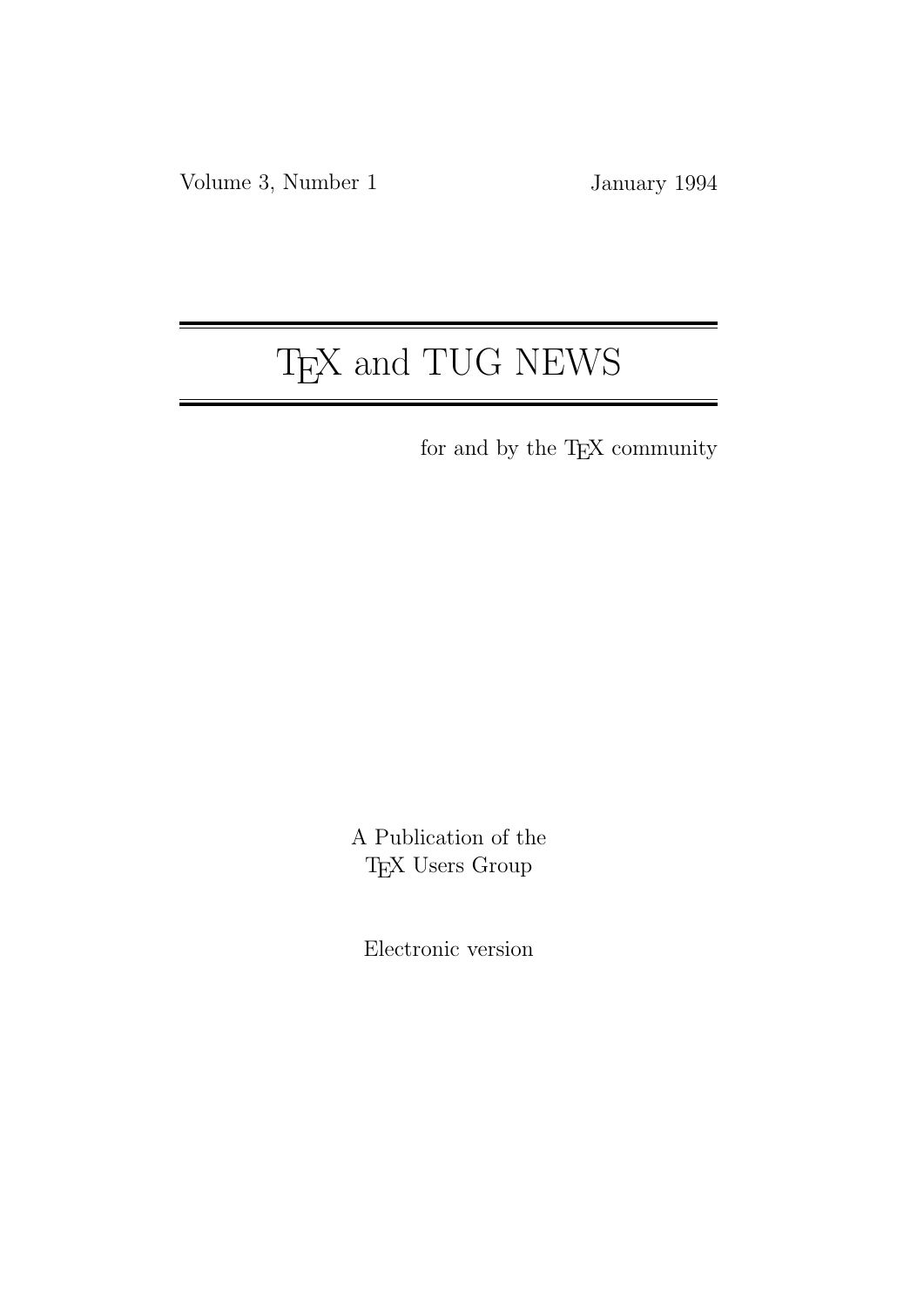### T<sub>F</sub>X and TUG NEWS

### Mission Statement

The T<sub>EX</sub> Users Group (TUG) provides leadership:

- 1. to encourage and expand the use of T<sub>E</sub>X, METAFONT, and related systems
- 2. to ensure the integrity and portability of T<sub>E</sub>X, METAFONT, and related systems
- 3. to foster innovation in high-quality electronic document preparation

TEX and TUG NEWS is a newsletter for TEX and IATEX users alike: a forum for exchanging information, tips and suggestions; a regular means of communicating news items to one another; a place where information about  $T_F X$  and  $T U G$  can be quickly disseminated.

Throughout the newsletter "TEX" is understood to mean TEX, LATEX,  $A\mathcal{M}S$ -TEX, and other related programs and macros. TEX and TUG NEWS is produced with the standard LATEX distribution, and is to be as portable a document as possible.

The entire contents of this newsletter are being placed in the public domain. The source file of this issue will be placed in the CTAN archives. Copying and reprinting are encouraged; however, an acknowledgement specifying TEX and TUG NEWS as the source would be appreciated.

Submissions to  $T_F X$  and  $T U G$  NEWS should be short, the macros must work, and the files must run without special font or graphics requirements: this is to be a portable newsletter (the new font selection scheme has not yet been implemented). Correspondence may be sent via e-mail to tug@tug.org with the subject line NEWSLETTER. Advertisements are accepted in TTN: contact the TUG office for details.

| T <sub>F</sub> X Users Group | Phone: | $+1$ (805) 963-1338 |
|------------------------------|--------|---------------------|
| P.O. Box 869                 | FAX:   | $+1$ (805) 963-8358 |
| Santa Barbara, CA 93102 USA  |        | E-mail: tug@tug.org |

TEX is a trademark of the American Mathematical Society.

 $T_{F}X$  and TUG NEWS (ISSN 1065-240X) is published quarterly by the T<sub>F</sub>X Users Group, 735 State Street, P.O. Box 869, Santa Barbara, CA 93102, U.S.A. The 1994 dues for individual members are \$60.00 for regular members and \$30.00 for students.

Second-class postage paid at Santa Barbara, CA, and additional mailing offices. Postmaster: Send address changes to TEX and TUG NEWS, TEX Users Group, P.O. Box 869, Santa Barbara, CA 93102, U.S.A.

Membership in the T<sub>E</sub>X Users Group is for the calendar year, and includes all issues of TUGboat and TEX and TUG NEWS for the year in which membership begins or is renewed. Individual membership is open only to named individuals, and carries with it such rights and responsibilities as voting in the annual election.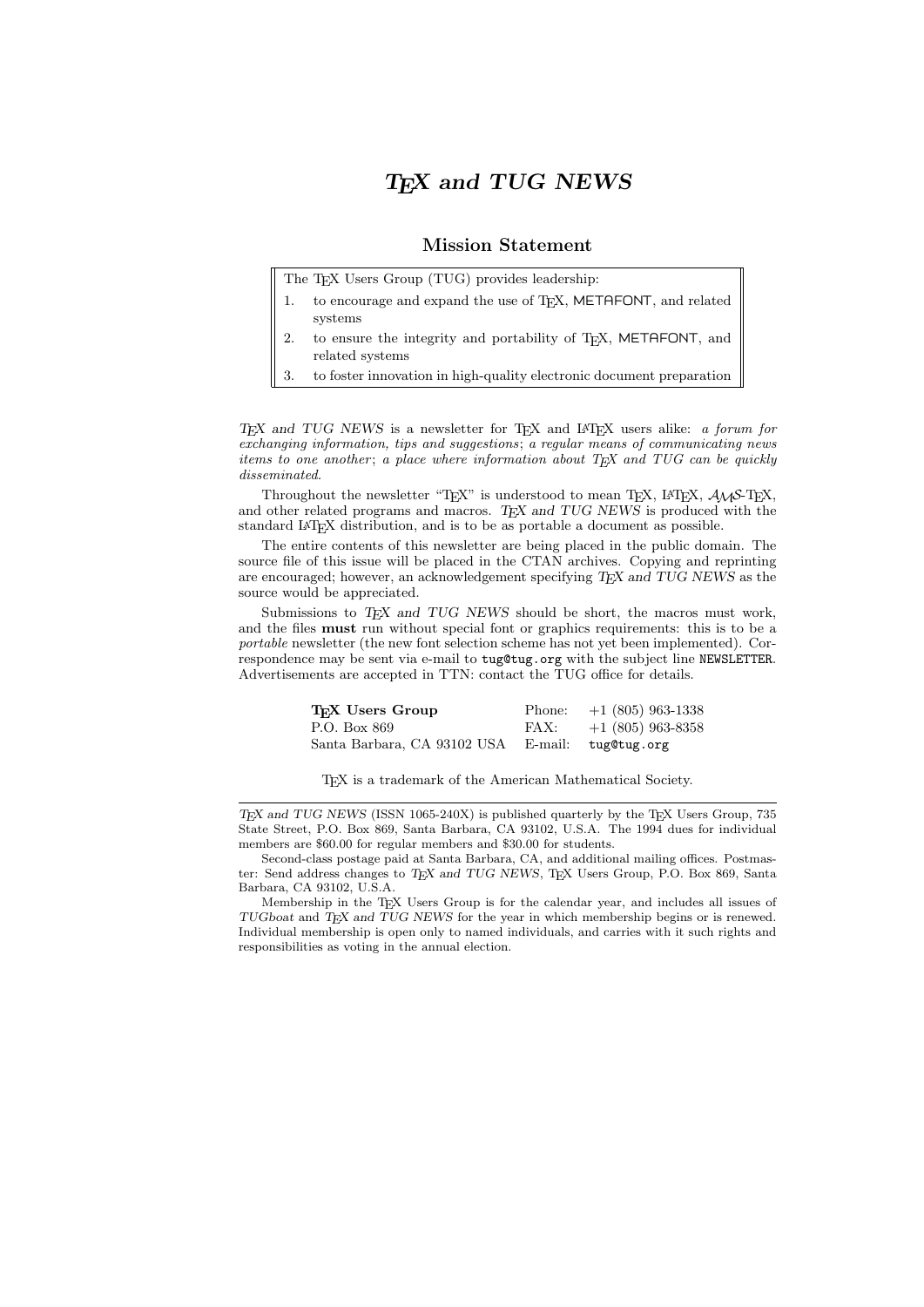### Editorial

Happy New Year to you all! Lots of things are planned for the year, lots of things are just about to come out: anticipation about  $\text{LATEX2}_{\epsilon}$  and the new books from Lamport, and from Goossens, Mittelbach, and Samarin; there's a group working to come up with a "T<sub>EX</sub> Collection" on CD; we're starting to see copies of the long, long awaited series of books from Stephan von Bechtolsheim (Barbara says a review is in the works, so stay tuned to TUGboat).

Which brings me to ... renewals. This issue of TTN is going to both renewedfor-94 members and those of you haven't yet renewed — this issue should give you a glimpse of what's in store for '94. TTN is only part of the benefit of membership: four issues of TUGboat are there, as well as the membership directory. So if you haven't done so already — find your renewal form, fill it out and use the return envelope provided to send it all back to our office — just think: your envelope could be enjoying the warm California sunshine in just a short week or two! And you — you could join us there as well at the end of July for our 15th annual meeting. Over 200 people attended the 10th anniversary meeting; let's see if we can beat that for the 15th!

If you want to help revitalise a very long-standing electronic digest, TeXhax has a questionnaire in issue texhax.17. Get your copy from /tex-archive /digests/texhax/93/ at the SHSU CTAN site; David Osborne's doing the job, so if you read TeXhax, take some time and send in your comments.

Highlights in this issue include yet another neat little macro from Peter Flynn; three pages of new publications (we're now including articles, so do send in items you find — and not just in English); there's an update report on  $\text{LATEX3}$  — notice how extensive the volunteer effort is; lots of news items, followed by a bit of a teaser; some useful ideas in "Hey — it works!"; meeting reports; and the details for applying for the 1994 Knuth Scholarship.

So much to read! Start now, and enjoy.

Christina Thiele Editor, TEX and TUG NEWS

#### 1994 TTN Schedule for Submissions

| Apr. issue          | *March 1st |  |
|---------------------|------------|--|
| July issue          | June 1st   |  |
| Oct. issue          | *Sept. 1st |  |
| Jan. issue $(1995)$ | Dec. 1st   |  |

\*Changed from dates previously posted.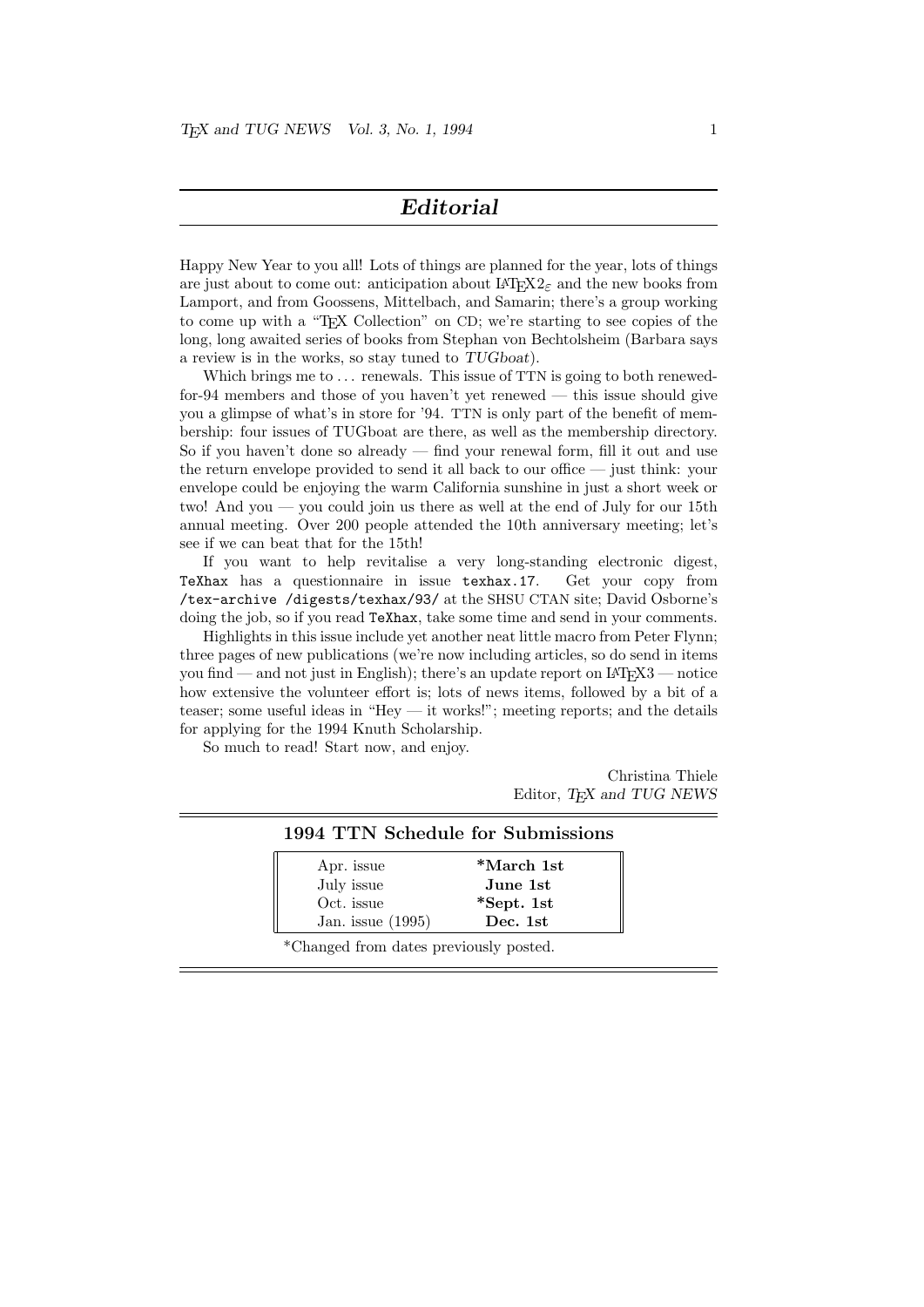### Typographer's Inn

Peter Flynn University College Cork pflynn@curia.ucc.ie

### The em-rule or dash

Shortly after TTN 2.4 went to bed, Chet Creider posted a note on comp.text.tex about the use of the em-rule. He noted that Chicago style was to set it solid  $(i.e., no surrounding space) - whereas modern European usage sets it off - but$ he felt also that a  $\frac{3}{4}$  em rule with surrounding spaces would be better. My own macro defines \emrule as \thinspace---\thinspace, and I've updated this to use Nelson Beebe's recommendation for avoiding linebreaks at such a dash (see last issue). Chet's second point could be solved with

\def\hlinefill{\leaders\hrule height3pt depth-2.5pt\hfill}

\def\emrule{\thinspace\hbox to.75em{\hlinefill}\thinspace} which is what I've used in this article, but I'd like to hear other people's solutions.

### Extended Plain T<sub>F</sub>X

I've always been an advocate of Karl Berry's wonderful eplain.tex (usually boring the pants off people with why I think it's better than IAT<sub>EX</sub>), but I hadn't had a chance to dig into v.  $2.3$  since it came out last March, so I was badly out of date. To me, the nicest bit is the ability to define your own classes of cross-reference, so that \ref{foo} becomes sensitive to the class defined by the label foo. This means that if you label something you can specify what it is you are labelling, and have it reproduce the right reference.

For example, you can now make your figure macro use an argument to define a fig class with

\definexref{foo}{\number\figno}{fig} \def\figword{Fig.}

so that you can use \ref instead of having to type the 'Fig.' etc. every time. If you do a lot of documents with many different classes of reference (page numbers, paragraph numbers, figures, tables, equations, sectioning), this is a good way to overcome having to remember what sort of thing you were referring to.

A good touch is the \path macro, to allow line-breaking of long computerstyle pathnames, email addresses and the like, at a specifiable set of 'punctuation' characters, and without introducing a hyphen.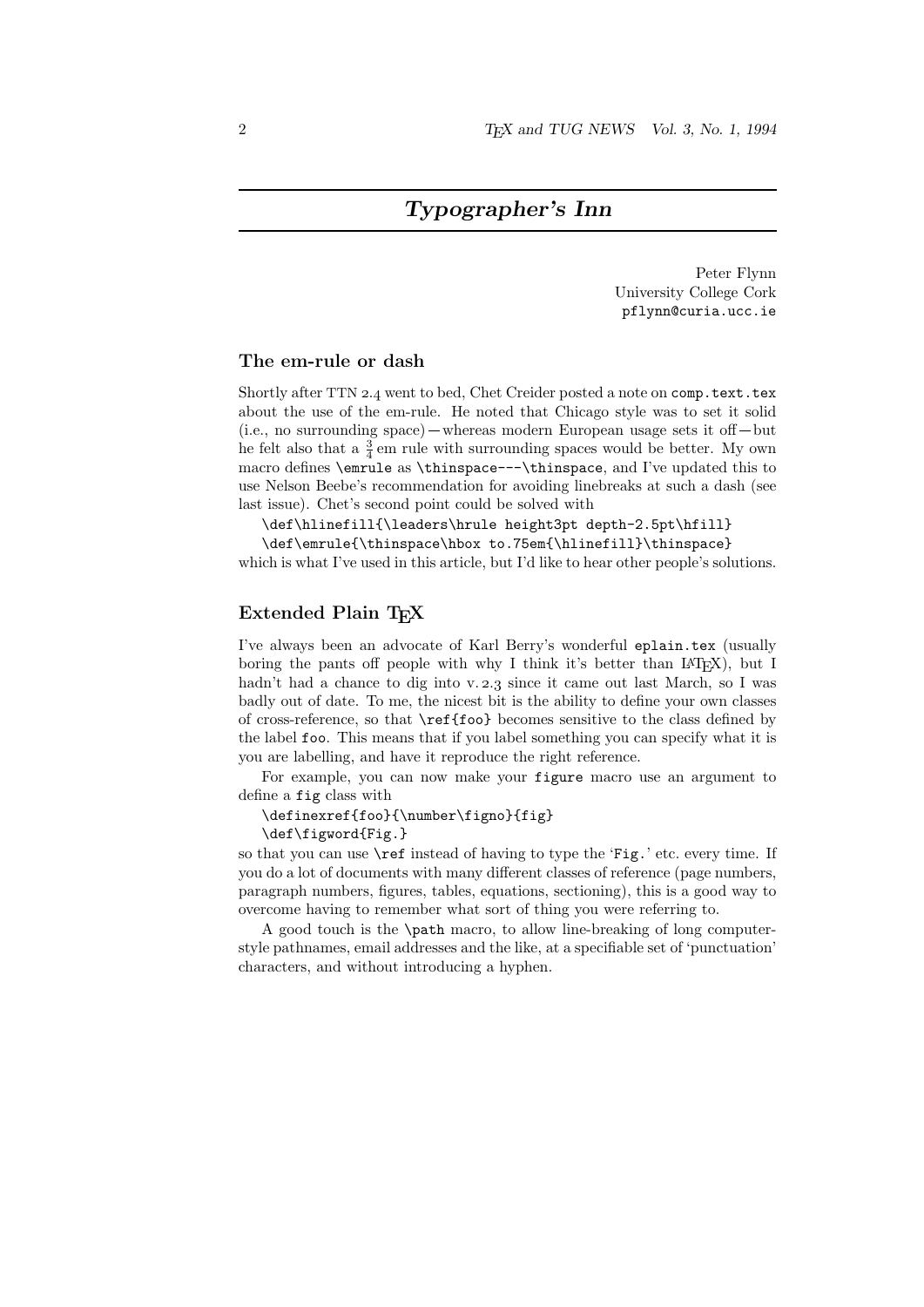I think I've got the hang of using BIBT<sub>EX</sub> now, too, which is something I've been meaning to do for years. Maybe one day I'll get around to using it to catalogue all the stuff I've been reading all this time.

### Footnotes

I called a friend the other day and found her knee-deep in footnotes. Her school apparently works on the principle that no essay/dissertation/thesis is acceptable unless all justifications (citations) are in footnotes. I plan to get her a copy of TEX when I have the chance, as trying to handle large quantities of footnotes by hand in Word\*fect is disheartening, to put it mildly.

Knuth has his own views on footnotes  $(T\ddot{E}Xbook, p. 117, and Jill Knuth's)$ comment at the end of the same chapter), which is why it has always puzzled me that the  $T_{F}X$ book does footnotes 'right' (small type, hanging indentation) yet both plain TEX and LATEX (and, alas, eplain!) do them 'wrong' (body size type, paragraph indentation).<sup>1</sup>

### Boxes

I recently had to run up a macro in haste for a user who wanted round-cornered boxes for keyboard key references like (Enter). I patched it together with the corners from lcircle10 but it obtrudes unwanted white space into the line above and below, no matter how small and tight I make it (see?). This seems due to the odd reference points of the quarter-circles, but anyone who wants to massage away the lumps can get a copy of keybox.tex from pub/tex on gerbil.ucc.ie . The overall size of the box must not go above the body of the surrounding type, which is where my try fails. A pint, therefore, at next year's TUG meeting (Santa Barbara, California) for a working solution which fits.

### Interletter spacing (again)

This one runs and runs: Wally Martin has sent me some fascinating stuff about the internals of BitStream's .pl files, so here's my own display of ignorance: if you bodge a .pl file to change the interletter spacing, is that sufficient? My understanding is that once you remake the .tfm file, T<sub>E</sub>X itself will correctly use the new dimensions, but when the .dvi driver runs, any characters in the .dvi file which are adjacent and do not have an explicit location on the page will be output on the assumption that the bounding boxes in the font file  $(.\mathsf{pk}.\mathsf{pfb} \text{ or }$ built-in ps font) match those implicit in the .tfm file, which will not now be the case. So the printer sticks them side-by-side, but they end up taking more room (or less room) than TEX thought from its reading of the .tfm file. Another pint for the best explanation of this!

<sup>&</sup>lt;sup>1</sup>Who has implemented them 'right'?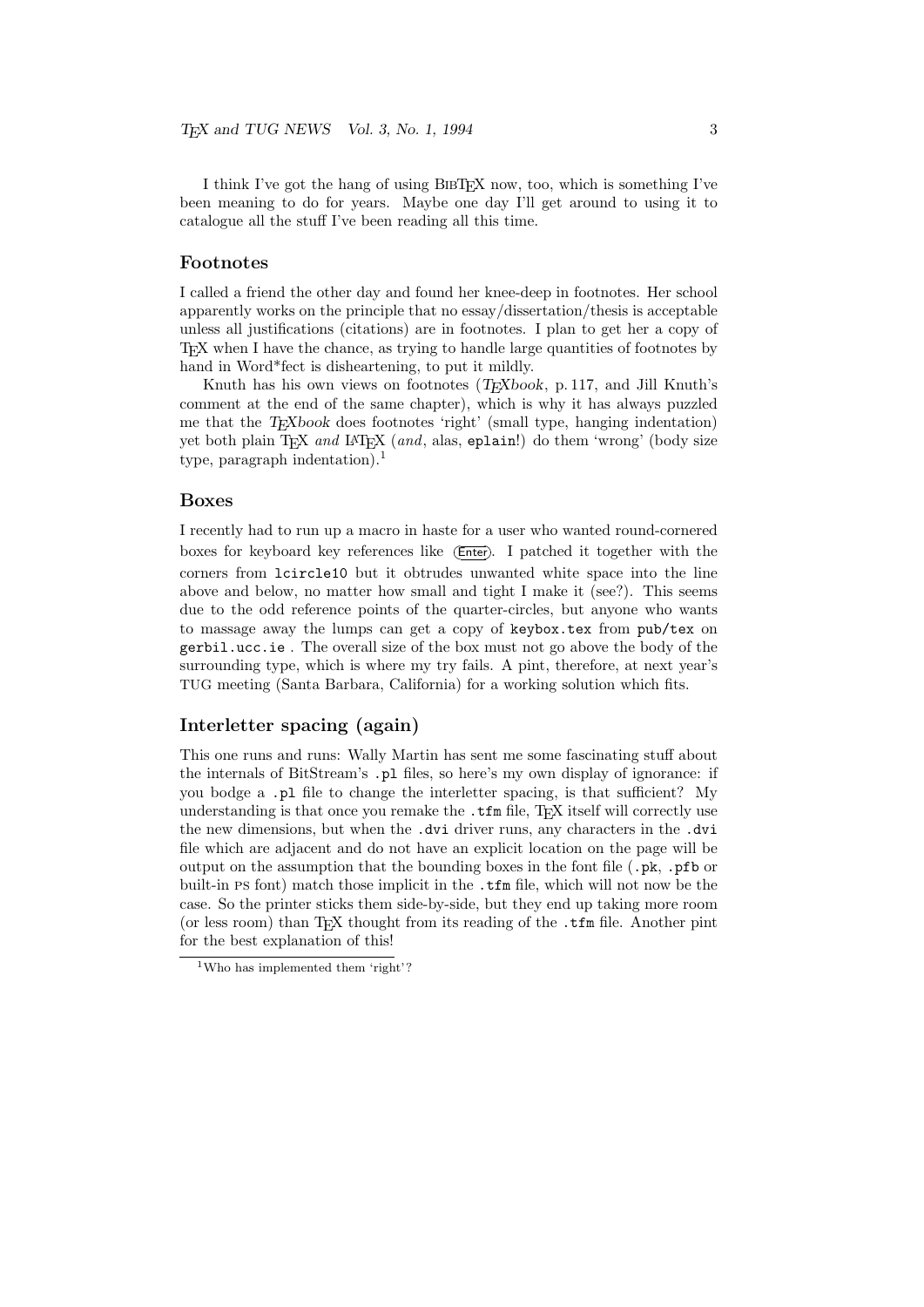### New Publications

Peter Schmitt schmitt@awirap.bitnet a8131dal@awiuni11.edvz.univie.ac.at

Michael Doob. T<sub>F</sub>X: Starting from  $|1|$  ["square one"].

Springer Verlag, 1993. viii  $+$  122pp. (softcover). US\$25.00 ISBN 0-387-56441-1 or ISBN 3-540-56441-1.

• "A book designed for the complete newcomer to T<sub>E</sub>X. [It] begins with simple exercises on typesetting text and slowly advances into more complex problems such as different types of mathematical constructions and tables. The book presents a comprehensive overview of TEX with various tables included for quick reference. Readers will learn how to write standard papers of modest complexity with T<sub>E</sub>X and obtain the fundamental<br>basis for learning more complex typesetting functions." [from promotion basis for learning more complex typesetting functions." material]

### Francisco Ortegón Gallego.  $\mu$ T<sub>E</sub>X, primeros pasos [ $\mu$ T<sub>E</sub>X, First Steps].

Barcelona: Manuales de Informática Masson, Masson, S.A., 1992. xix + 168pp. 2,450 pesetas (approx. US\$19) ISBN 84-311-0649-2.

• This book describes the main features of the LAT<sub>EX</sub> format. It is intended for beginners, but it can be interesting for initiated users, too. The book is divided into six chapters (here called lessons) and three appendices. Lesson one introduces many topics by discussing a complete example of a source file. [There exists an erratum file at ftp.math.utah.edu in pub/tex/errata named p-ortegon-gallego.ltx.] [from a description by the author]

### Eitan M. Gurari. Writing with TEX.

New York: McGraw-Hill, 1994. xiv + 249pp. US\$29.95. ISBN 0-07-025207-6.

- Eitan M. Gurari. TEX and L<sup>AT</sup>EX: Drawing and Literate Programming. New York: McGraw-Hill, 1994. xiv + 310pp. US\$34.95. ISBN 0-07-025208-4 (book), ISBN 0-07-911616-7 (book + diskette).
- Peter Scherber, ed. Offizin. Schriftenreihe zu TEX, L<sup>AT</sup>EX, und METAFONT, Band 1.

Published by DANTE e.V. Addison-Wesley Deutschland, 1994. ca. 190pp. (hardcover). DM 49,90. ISBN 3-89319-396-0.

• This is intended as the first volume in a series of yearbooks published by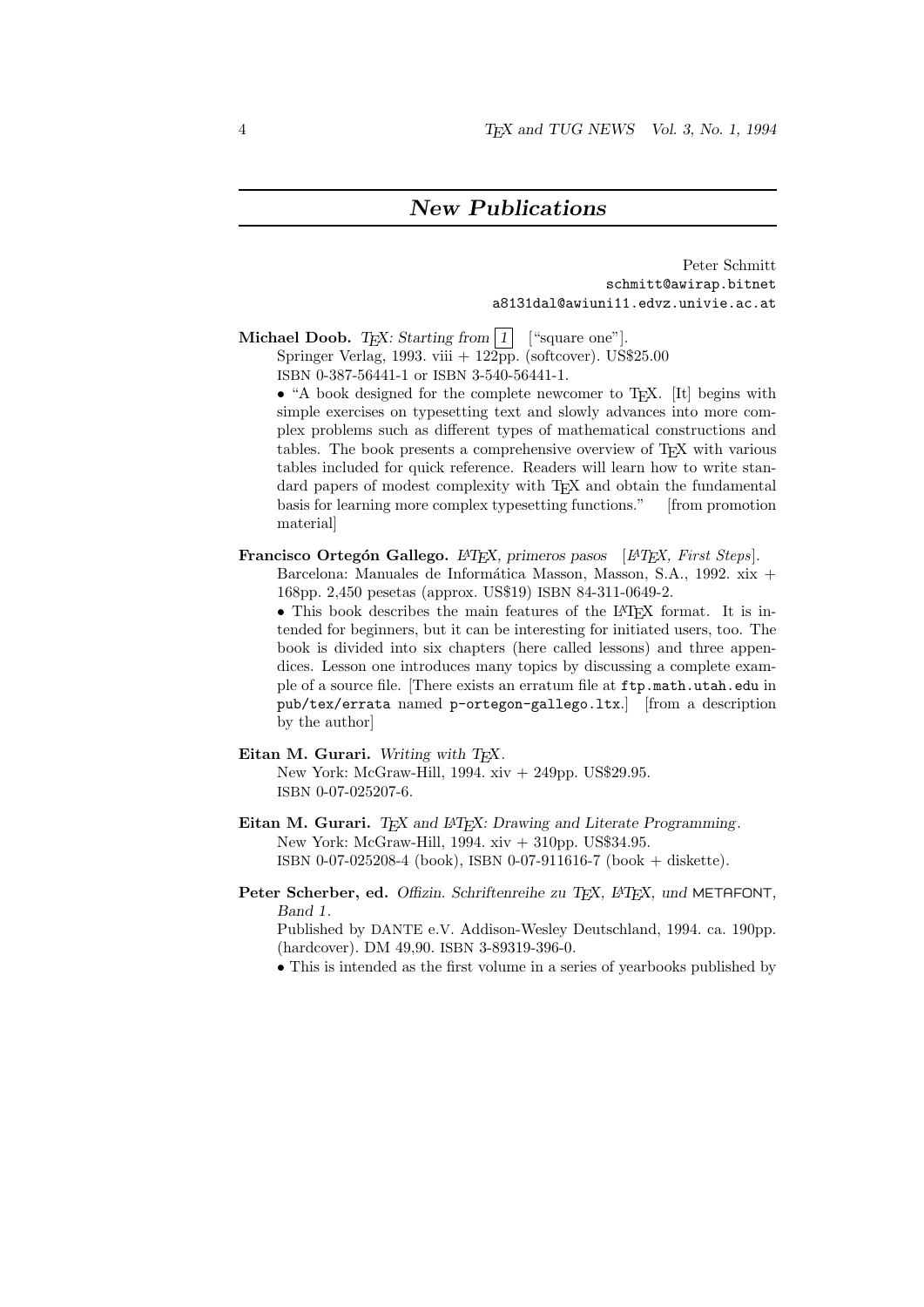the German-speaking T<sub>EX</sub> users group. It has been announced for a long time and is available now.

- Lothar Schumann. Professioneller Buchsatz mit TEX: Lehrbuch für Anwender [Professional Book Typesetting with TEX: A Textbook for Users]. (Weiterbildung Informatik). M¨unchen-Wien: R. Oldenbourg Verlag, 1989 and 1991. ca. DM 40. ISBN 3-486-21736-4 (1989: ISBN 3-486-21173-0). • As a special feature this book contains its own (verbatim) source code as an appendix.
- C. Vanoirbeek and G. Coray, eds. EP92. Proceedings of Electronic Publishing, 1992.

(The Cambridge Series on Electronic Publishing). Cambridge University Press, 1992. x + 316pp. (hardcover). \$35. ISBN 0-521-43277-4.

• This is the proceedings volume on EP92. Electronic Publishing '92. International Conference on Electronic Publishing, Document Manipulation, and Typography (Swiss Federal Institute of Technology, Lausanne, Switzerland, April 7–10, 1992). Five of the twenty-one papers deal with topics closely connected with TEX (see Articles section, below).

### Articles on T<sub>E</sub>X

Angelika Binding. "Einsatz von TEX beim Springer-Verlag".

Mitteilungen der Deutschen Mathematiker-Vereinigung: 4 (1993), 19–22.

• This article (by a member of the German Springer branch) describes the use of T<sub>F</sub>X in the publishing process at Springer.

George Grätzer. "AMS-LATFX".

Notices of the American Mathematical Society: vol. 40, no. 2 (February 1993), 148–150.

- George Grätzer. "Advances in TEX Implementations. I. PostScript Fonts". Notices of the American Mathematical Society: vol. 40, no. 7 (Sepember 1993), 834–838.
- Suzanne M. Molnar. "A Tour of Graphical Typesetting on the Macintosh". The UMAP Journal: vol. 14, no. 2 (Summer 1993), 97–112.
	- The topics discussed in this article include PJCTFX and OzTFX.

### Richard Morin. "Tangled up in T<sub>E</sub>X".

SunExpert Magazine: vol. 4, no. 10 (October 1993), 42–46.

 $\bullet$  A brief review of T<sub>E</sub>X support, including the Comprehensive T<sub>E</sub>X Archive Network (CTAN), the T<sub>E</sub>X Users Group, and several books on T<sub>E</sub>X.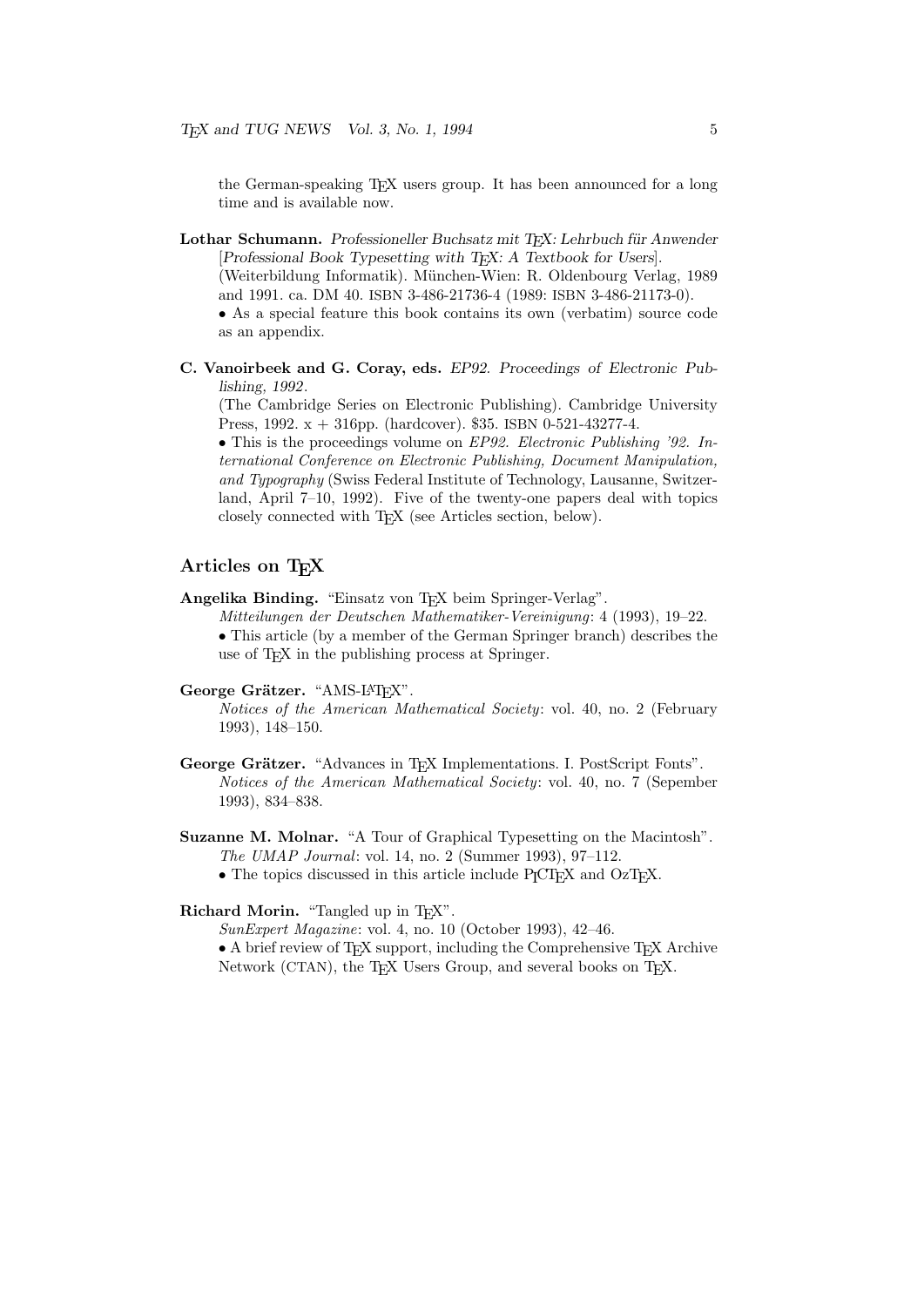Frank Mittelbach and Chris Rowley. "The Pursuit of Quality: How Can Automated Typesetting Achieve the Highest Standards of Craft Typography?".

EP92. Proceedings of Electronic Publishing 1992: 261–273.

Makoto Murata and Koichi Hayashi. "Formatter Hierarchy for Structured Documents".

EP92. Proceedings of Electronic Publishing 1992: 77-94.

- Gilbert B. Porter III and Emil V. Rainero. "Document Reconstruction: A System for Recovering Document Structure from Layout". EP92. Proceedings of Electronic Publishing 1992: 127-141.
- Luigi Semenzato and Edward Wang. "Aleph: A Language for Typesetting".

EP92. Proceedings of Electronic Publishing 1992 : 65–75.

Richard Southall. "Presentation Rules and Rules of Composition in the Formatting of Complex Text". EP92. Proceedings of Electronic Publishing 1992: 275–290.

### Latest issues of other TFX newsletters

Baskerville. The Annals of the UK T<sub>E</sub>X Users' Group: vol. 3, no. 2, December 1993, 24pp.

The editor, Sebastian Rahtz, announces that Baskerville will appear six times a year.

- MAPs: issue 93.2, 1993, 242pp. [Dutch-speaking user group, NTG publication.]
- TUGboat. The Communications of the TEX Users Group: vol. 14, no. 3, October 1993, 212pp. 1993 Annual Meeting Proceedings. This issue contains the proceedings of the Fourteenth Annual Meeting, Aston University, Birmingham, England, July 26–30, 1993.

TUGboat: vol. 14, no. 4, December 1993, 84pp.

[Note: There was a misprint in the last digit of the ISBN for Christian Rolland's book, listed in TTN 2,4:3. The correct number is ISBN 2-87908-025-8. –PS]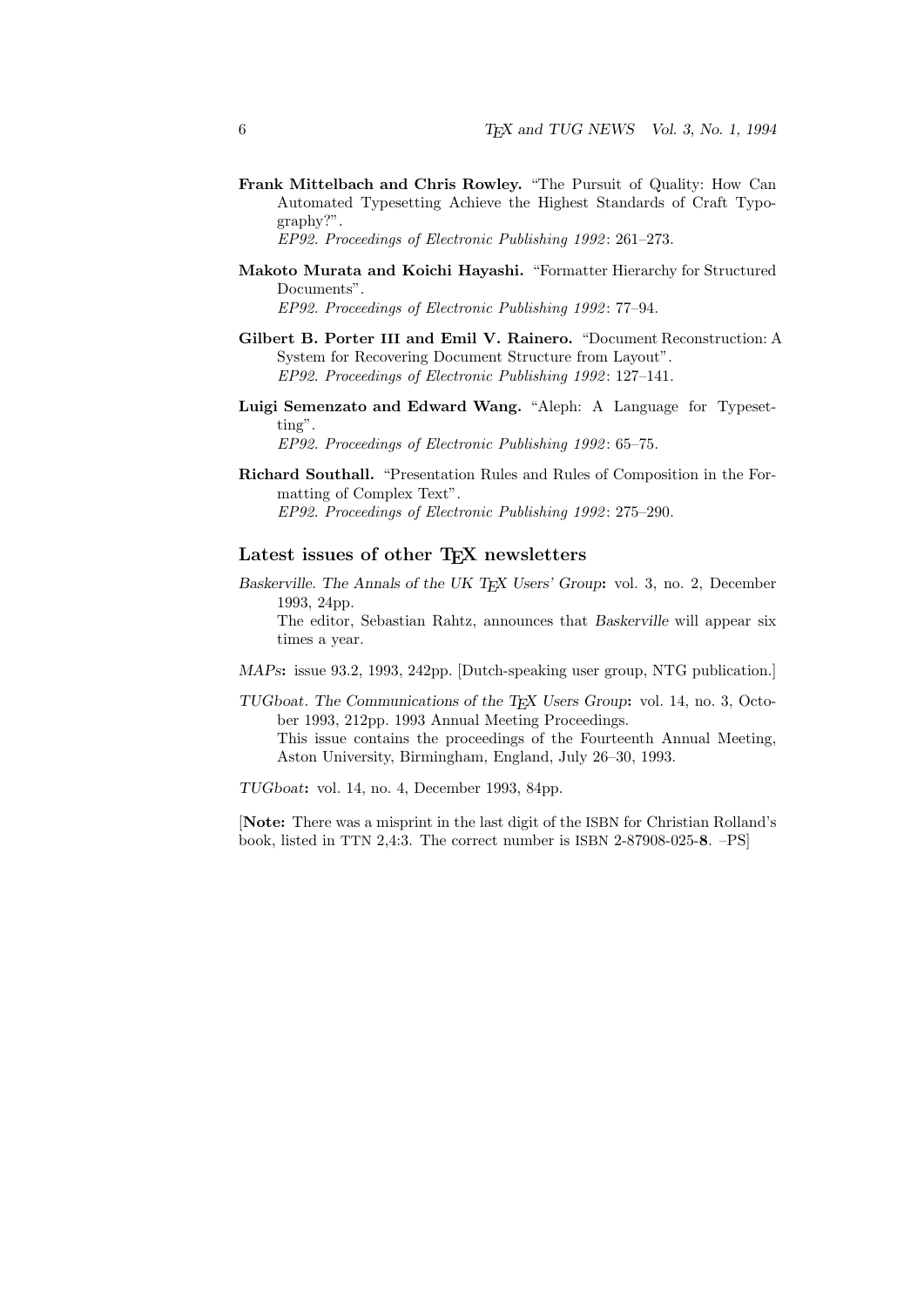c 1993 Frank Mittelbach and Chris Rowley LATEX3 Project All rights reserved

Well, here it is! No, not LAT<sub>EX3</sub> ... but at least the promised update on the project: we took precious time off from  $\text{L}^{\text{H}}\text{F}^{\text{H}}\text{F}^{\text{H}}\text{F}^{\text{H}}\text{F}^{\text{H}}$  production to tell you what else has been happening in and around the project during the last twelve months or so.

A detailed report of the activities of the LATEX3 project team up to the end of 1992 is contained in the LATEX3 Project Report 1991–92 (Mittelbach and Rowley, 1993). This publication, together with several other project papers, can be obtained via ftp from the LAT<sub>E</sub>X3 public archive at Niord.SHSU.edu, in the directory [FILESERV.LTX3PUB]. To get information about files from this archive, send an e-mail message to FILESERV@SHSU.edu with this one line:

### sendme ltx3pub.00index

For those without access to e-mail, a paper copy of it can be obtained from:

LATEX3 Project c/o Dr Chris Rowley The Open University 527 Finchley Road London NW3 7BG, UK

Here we shall continue the story into 1993.

**LATEX2** $\varepsilon$  One major development that was not anticipated in drawing up our project schedule for 1993 was the decision, made in the Spring by Leslie Lamport and the LAT<sub>EX3</sub> project team, to produce LAT<sub>EX2 $\varepsilon$ </sub>. This is the version of LAT<sub>EX</sub> which consolidates LAT<sub>EX</sub> 2.09 (the current version), incorporating an enhanced version of the new font selection scheme; it is thus intermediate between LATEX 2.09 and LATEX3. Further details of this can be found in TTN 2,4:10–11; work by the LAT<sub>EX3</sub> project team and Sebastian Rahtz on its implementation is nearing completion (as of mid-December) and further detailed information will be made available as soon as possible. This work will all help in the creation of LATEX3 itself, either directly as part of the new system or by its importance in understanding the requirements of, and implementation possibilities for, several aspects of the new system.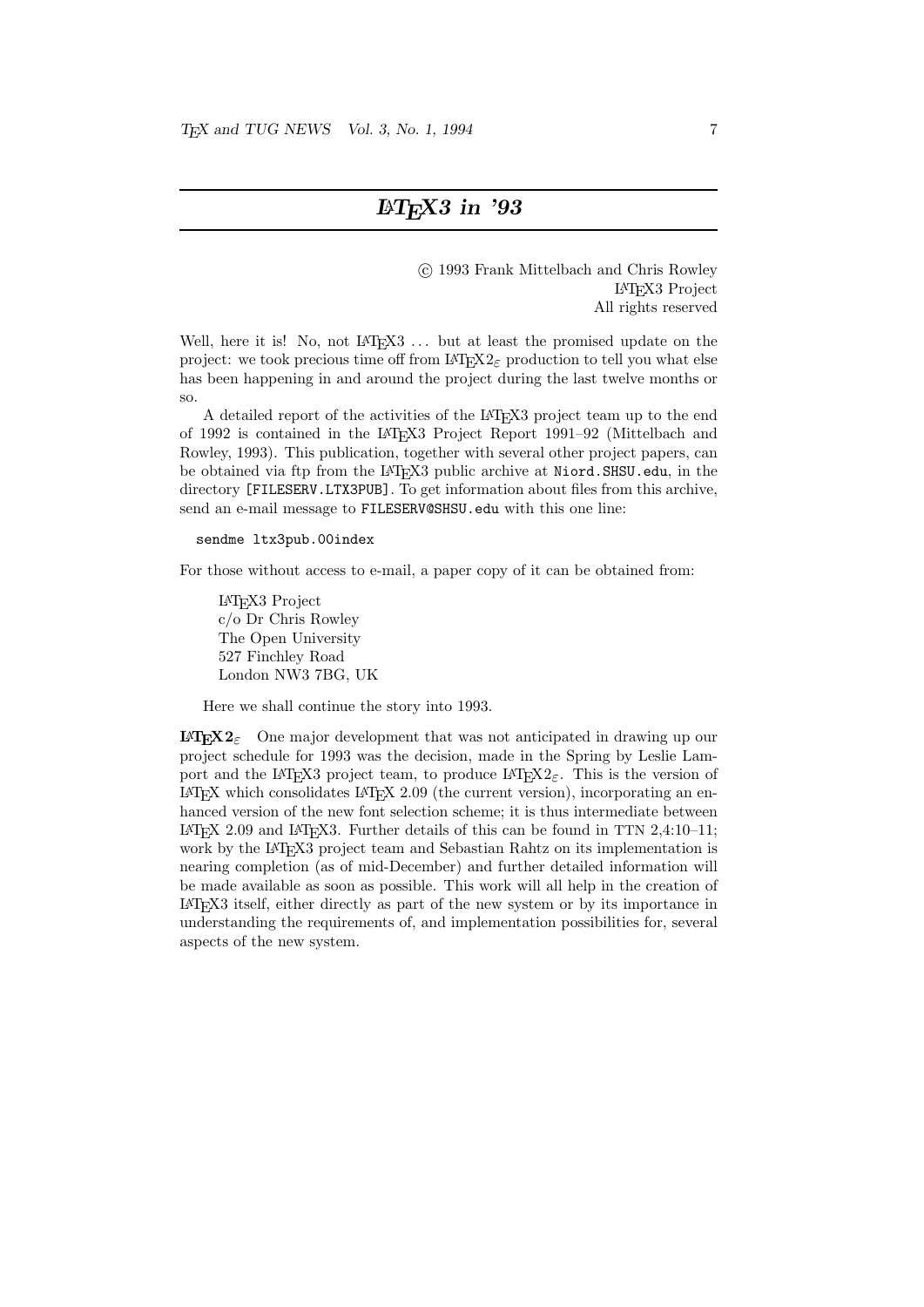NFSS2 This enhanced font selection scheme, the New Font Selection Scheme 2 or simply NFSS2, was designed and implemented by Frank Mittelbach and is based on a prototype extension to NFSS written in 1991 by Mark Purtill. It extends the original version in several important directions, including support for the following:

- font encodings needed for multiple language documents;
- scalable fonts e.g., PostScript fonts;
- math symbol fonts e.g., Lucida Math and Linotype Pi fonts
- math alphabets e.g., Script, Fraktur.

The software for NFSS2 was extensively tested during the first half of 1993 and is now being integrated into  $\text{LATEX2}_{\epsilon}$ .

**Activities** Although work on L<sup>AT</sup>EX<sub>2</sub> $\varepsilon$  and NFSS2 has taken up a large proportion of our time during the year, we have also been pushing ahead on other aspects of LATEX3. Two working meetings have been held in Mainz, in March and September 1993: each was of about one week's duration and involved 6 or 7 members of the core team. We are grateful to the Zentrum für Datenverarbeitung, Johannes Gutenberg Universität, Mainz, for providing excellent facilities to support these regular workshops which provide a much needed opportunity for uninterrupted concentration on the details of the system development.

We have also been active in setting up liaisons with other projects and working groups. Within the T<sub>E</sub>X world there are now close working relationships with the Technical Working Groups (TWGs) covering math font encodings and multilingual issues. In the wider world of document processing we have contacts with the Euromath project (which has produced a documented-oriented environment for multi-application based research and teaching); with the ISO committee preparing DSSSL (a standard for describing some aspects of document processing and formatting); and with the department of typography at Reading University, one of the (regrettably few) centres of research excellence in this area.

Progress As a result of this activity, significant progress has been made towards crystalising the details of our plans in many areas. The following have been the major areas of activity this year:

- production of suites of test files;
- the error/help interface;
- the document interface, e.g., the use of 'name=value' syntax to extend the idea of optional arguments;
- multilingual documents including liaison with the TUG Technical Working Group on this subject;
- float processing;
- the specification, storage and use of context-dependent formatting rules;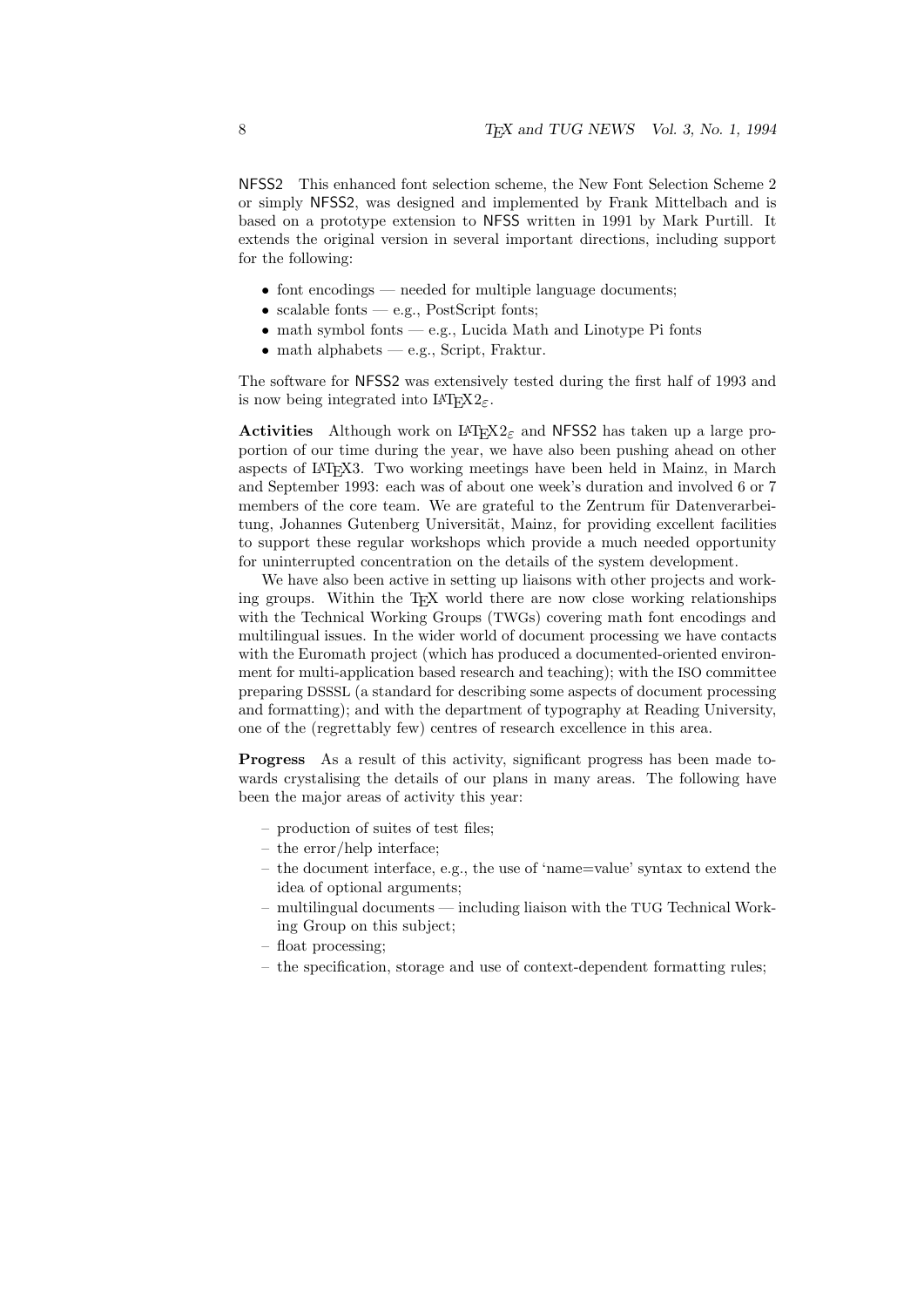- specification of the interface to bibliographical software;
- implementation of the kernel data structures required to support the programming interface;
- the internal representation and analysis of the structure of documents;
- the interface between typesetting and graphics;
- encoding (using 256-character fonts) of math characters (and other spe $cialised$  glyphs) — joint work with the TWG on math font encoding.

Font encoding The very successful joint venture between the LAT<sub>EX3</sub> project and the TWG on math font encoding was made possible by the generous support of the GUTenberg user group in funding and organising the participation of Justin Ziegler, an undergraduate from the Collège des Mines, Saint Etienne.

Justin's three-month attachment to ZDV at Johannes Gutenberg Universität, Mainz, was what in the UK is called 'work experience' — and work he certainly did — but he clearly interpreted this to mean that he should get every one else working too! So that is precisely what happened and working with him was certainly 'an experience' (a most stimulating and enjoyable one) for the rest of us. As a result of his enthusiasm and abilities, the brief of this group now encompasses not only math fonts but also fonts for the many other non-alphabetic characters used in more traditional typesetting.

Intermediate results of this work were presented in a very lively workshop session at the TUG annual conference in July; full results and recommendations will be published when the work is complete. The fruitful outcome of this collaboration will be of great and lasting benefit to both the LAT<sub>EX3</sub> project and the whole T<sub>EX</sub> community; so we all owe a lot to Justin himself, to ZDV and its staff, to the members of the TWG and the many others who took part in the discussions, and to GUTenberg.

The Big Thank You's It is a mark of the high level of enthusiasm and support for the project that it is all-too-difficult to explicitly thank every individual for their contribution to its continued progress. So first a sincere apology, and very special thanks, to anyone who feels left out. Next a heart-felt, if impersonal, thank you to all those who are regularly making individual donations to the project fund administered by the TUG office, and to the TUG office staff for the efficiency of this administration — they are keeping careful records of all the income to this fund so that proper acknowledgments can be made at the appropriate time. Some of these personal contributions are being held by other user groups (national, linguistic and geographical) to whom they were paid so these thanks are extended to their treasurers for the extra administrative work involved.

Two individuals whose efforts we wish to highlight here are Michel Goossens and Alexander Samarin who conceived and, with Frank, have written and produced The LATEX Companion, published by Addison-Wesley (1994). Fifty per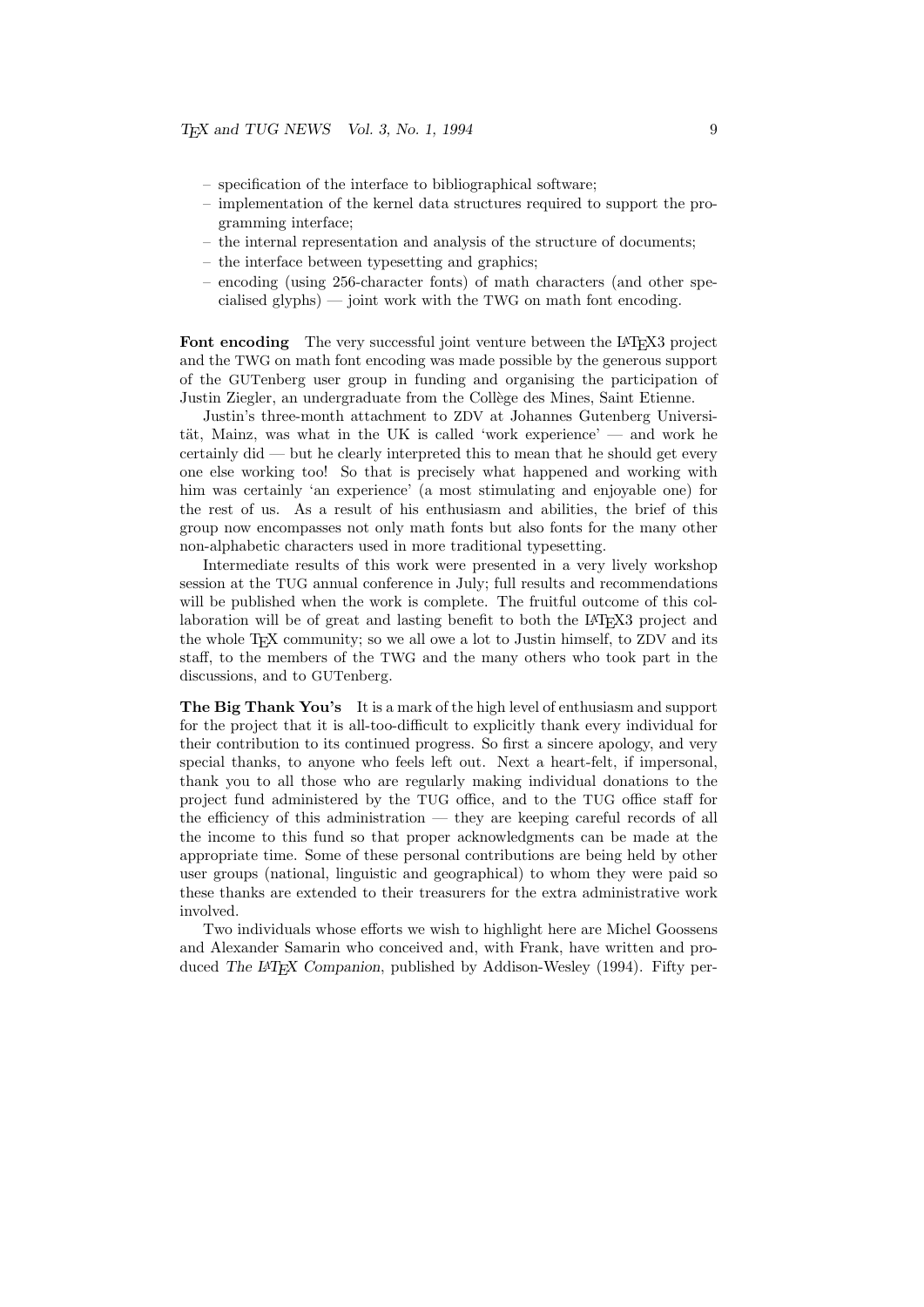cent of the authors' royalties for this book are being directly donated by them to the LAT<sub>EX3</sub> project — indeed, the fund has already benefited greatly (as will you, when you buy the book!) from their hard work on this activity (i.e. from the 'advance royalties' they have earned). It documents many of the new facilities in  $\text{LATEX2}_{\epsilon}$ , together with NFSS2, and it describes more than 150 widely available packages which extend the range of LATEX's typesetting abilities. It also contains advice, with examples, on customising  $\text{L}T\text{F}X2_{\varepsilon}$  and producing your own styles, packages and options.

Addison-Wesley, personified by Peter Gordon, have been unfailingly supportive of our efforts in the many ways which will be well-known to anyone who has worked with such an experienced publisher. The forms of this substantial support have been very practical and are greatly appreciated by all of us.

We have also received substantial financial support, and other encouragements, from the following T<sub>F</sub>X user groups: NTG (The Netherlands), ukT<sub>F</sub>Xug, GUTenberg (France), DANTE (Germany) and the Nordic Group.

Important though it is, money is by no means the only source of essential nourishment for this kind of project. Equally important are creative ideas, and the necessary task of 'adding value' to these ideas by evaluating them and writing well-researched and well-argued reports. All of these require not just skills but also the donation of an individual's time in exercising those skills — and we have been enormously encouraged by the high level of such contributions (in both quantity and quality). In particular, the work of the volunteer-task coordinators deserves special attention; so praise and thanks for those who have already produced reports and other useful materials, and 'anticipatory acknowledgment' of the efforts of those still labouring in this vineyard.

Perhaps this is an appropriate place to point out that the volunteer tasks do not yet all have co-ordinators; so we encourage you to take a look at the up-todate situation (outlined at the end) and measure the vacancies against your own talents. Also, even where there is an active co-ordinator there are still plenty of opportunities for others to get involved.

For the latest information information about these tasks and the volunteers involved, get the file vol-task.tex from the archive at Niord.SHSU.edu.

### Bibliography

Michel Goossens, Frank Mittelbach and Alexander Samarin. The IAT<sub>E</sub>X Companion. Addison-Wesley, Reading, Massachusetts, 1994. [To appear.]

Frank Mittelbach and Chris Rowley. LAT<sub>E</sub>X  $2.09 \rightarrow$  LAT<sub>E</sub>X3. TUGboat, 13(1):96– 101, April 1992.

 $-$ . The LAT<sub>F</sub>X3 Project Report 1991–92 (v.1.00). 1 April 1993. Filename: l3d004.txt, location: Niord.SHSU.edu:[FILESERV.LTX3PUB].

Frank Mittelbach, Chris Rowley and Michael J. Downes. Volunteer work for the LAT<sub>EX</sub>3 project. T<sub>EX</sub> and TUG NEWS 1,3:18 (November 1992).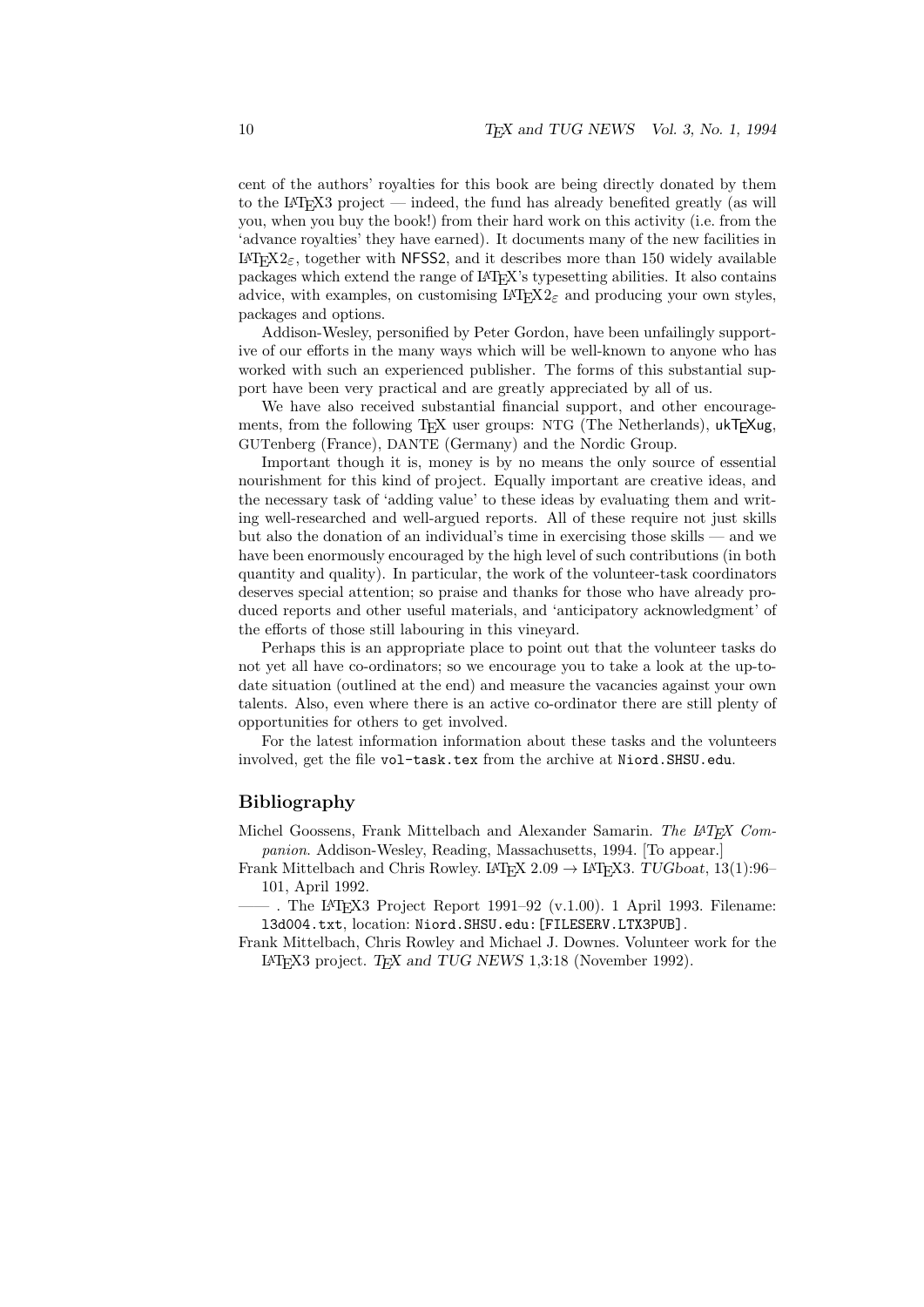| #    | Title                                                              | Co-ordinator     |
|------|--------------------------------------------------------------------|------------------|
| vt01 | Volunteer list management                                          | George Greenwade |
| vt02 | Validating LAT <sub>F</sub> X 2.09                                 | Daniel Flipo     |
| vt03 | Metacomments for smart editors                                     | David Love       |
| vt04 | Syntax proposal for bibliographical commands                       | Pedro Aphalo     |
| vt05 | Research on syntax for tables                                      | Ed Sznyter       |
| vt05 | Research on syntax for chemistry                                   | Chris Carruthers |
| vt06 | Research on syntax for commutative diagrams                        | Paul Taylor      |
| vt07 | Experimenting with \emergencystretch                               | $-$ open $-$     |
| vt08 | Research on indexing commands                                      | David Love       |
| vt09 | Research on footnote/endnote conventions                           | $-$ open $-$     |
| vt10 | Syntax diagrams                                                    | David Morgan     |
| vt11 | BNF notation                                                       | Mike Piff        |
| vt12 | Research on use of shorthand forms                                 | Julio Sanchez    |
| vt13 | Research on figures and captions                                   | Claus Langhans   |
| vt14 | Research on the use of T <sub>E</sub> X's $\sim$ conventions       | $-$ open $-$     |
| vt15 | Research on typographical conventions and                          | Bernard Gaulle   |
|      | requirements in multilingual environments                          |                  |
| vt16 | Research on the most commonly used L <sup>4</sup> T <sub>F</sub> X | Rolf Lindgren    |
|      | styles                                                             |                  |
| vt17 | Math font handling                                                 | Justin Ziegler   |
| vt18 | Converting numbers to textual form                                 | $-$ open $-$     |
| vt19 | Rewrite of MakeIndex in WEB                                        | David Love       |
| vt20 | Write other auxiliary programs                                     | $-$ open $-$     |
| vt21 | Bibliography style programming                                     | $-$ open $-$     |
| vt22 | Bibliography style requirements                                    | Robert Tolksdorf |
| vt23 | Survey of existing L <sup>4</sup> T <sub>E</sub> X style options   | David Jones      |
| vt24 | Timing tests                                                       | Jonathan Fine    |

—— . Volunteer work for the LATEX3 project. TUGboat, 13(4):510–515, December 1992.

Chris Rowley. LAT<sub>E</sub>X 2.09  $\rightarrow$  LAT<sub>E</sub>X3: an update. *TUGboat*, 13(3):390–391, October 1992.

Chris Rowley and Frank Mittelbach. LATEX $2\varepsilon$ —the new version of LATEX. TEX and TUG NEWS 2,4:10–11 (October 1993).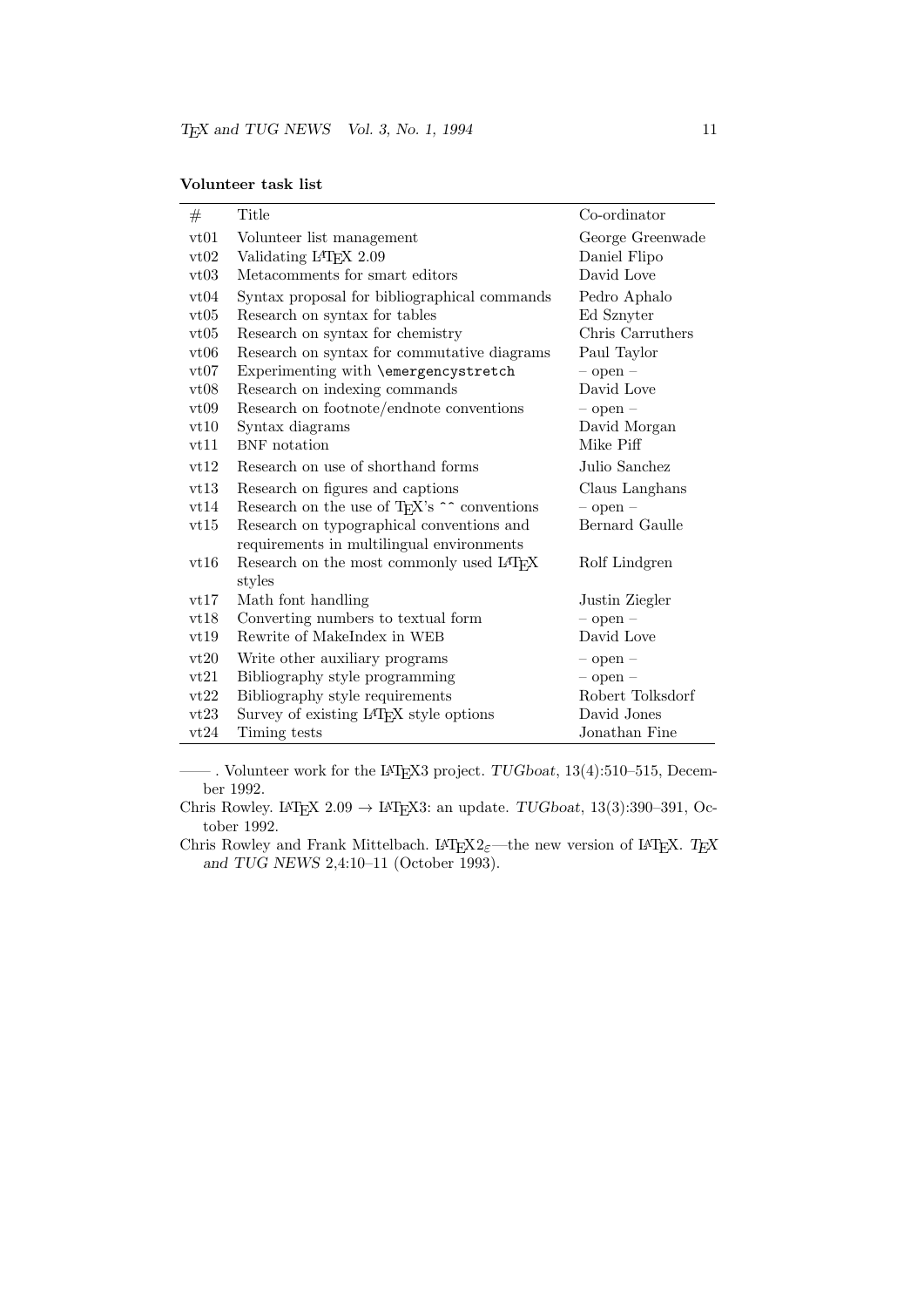## $(E)$ TEX News

### Announcing Elsevier Science .sty files Nico Poppelier Elsevier Science Publishers n.poppelier@elsevier.nl

Elsevier Science is pleased to announce the availability of their ESP-LATEX package from the Comprehensive T<sub>E</sub>X Archive Network (CTAN).

In order to assist authors in preparing their papers for articles published by Elsevier Science Publishers in such a way that their files can be used to print the article, we have developed a LAT<sub>EX</sub> package called "ESP-LAT<sub>EX</sub>", consisting of a document style espart and a booklet with instructions to authors.

Authors are kindly requested to use the espart document style. This document style, which produces a preprint-like output, enables the Publisher to adapt the article to the layout and style of the journal in which the article will appear (the Publisher will replace espart with a journal-specific production document style).

The ESP-LATEX package contains the following files. Please make sure that you retrieve all these files.

| readme.esp   | Brief instructions.                              |
|--------------|--------------------------------------------------|
| espart.sty   | The main document style. Copy this to the        |
|              | directory where all other .sty files are.        |
| espart12.stv | The point size-related definitions. Copy this    |
|              | to the directory where all other .sty files are. |

The ESP-LATEX package can be obtained using anonymous FTP from the Comprehensive TEX Archive Network (CTAN) in subdirectory /contrib/elsevier.

Questions concerning the LATEX author-prepared article project and requests for the booklet with instructions to authors should be directed to the address on the inside cover of one of the journals participating in the project.

| ArabT <sub>F</sub> X v3.00 now available                                                 | Klaus Lagally                       |
|------------------------------------------------------------------------------------------|-------------------------------------|
|                                                                                          | Institut fuer Informatik            |
|                                                                                          | Lagally@informatik.uni-stuttgart.de |
| As of today, Nov 23, 1993, a new version 3.00 of ArabT <sub>EX</sub> is available by FTP |                                     |

from ftp.informatik.uni-stuttgart.de. The package resides in the directory /pub/arabtex/ (see the README file for details). The identical package is also available from the CTAN server network: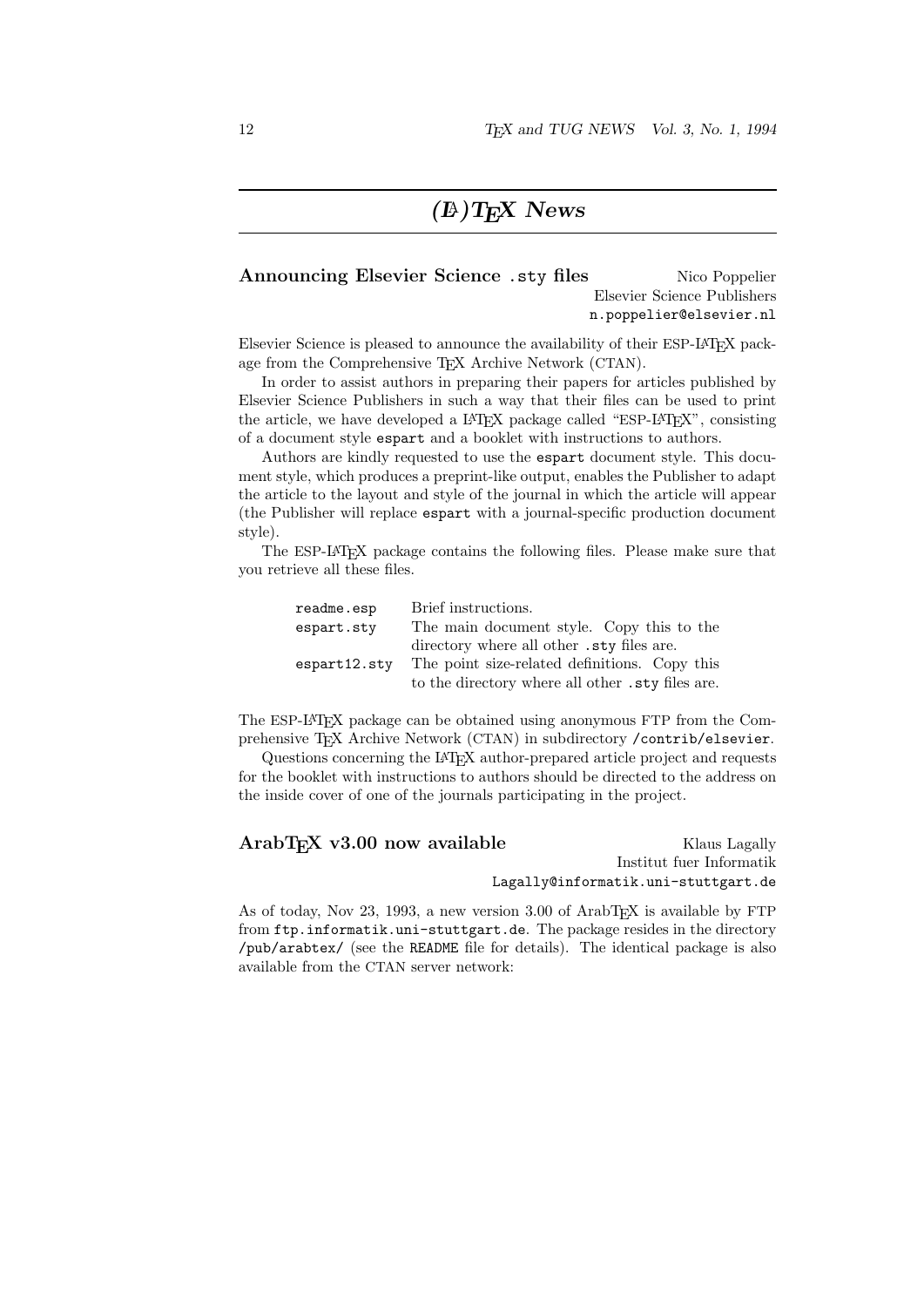| Aston | ftp.tex.ac.uk                  | /pub/archive/languages/arabtex/ |
|-------|--------------------------------|---------------------------------|
| SHSU  | ftp.shsu.edu                   | /tex-archive/languages/arabtex/ |
|       | Stuttgart ftp.uni-stuttgart.de | /pub/tex/languages/arabtex/     |

ArabTEX is a TEX macro package with associated Naskh fonts designed to generate the arabic writing from texts coded in an ASCII transliteration. It is compatible with plain T<sub>EX</sub>, L<sup>AT</sup>EX, NFSS, and the EDMAC package.

Version 3 now supports the codes ASMO 449 and ISO 8859-6. There is a large number of new commands, allowing for better formatting and catering for many details of historic writing conventions. Verbatim input now works correctly. Numerous small corrections have been introduced, but the user interface has not changed essentially. As well, the documentation has been thoroughly updated.

### French Style Files,  $v3.25<sup>1</sup>$  Bernard Gaulle

## gaulle@frors65.circe.fr

I'm pleased to announce the availability of the so-called "French Style Files" v3.25 on the French archives server of GUTenberg at ftp.univ-rennes1.fr in the subdirectory pub/GUTenberg/french. This package is intended for people who have to deal with French documents or multilingual documents with T<sub>E</sub>X,  $LAT$ <sub>EX</sub>, etc.  $\ldots$ 

Note that almost all files have been modified from those which were contained in v3.20, distributed in May 1993. Improvements include the following general areas: French typography style; addition of NFSS2 capabilities, which will not change appreciably under  $\text{H}\mathbb{R}X2_{\epsilon}$ ; use of \begin{french} and \end{french}; the files now run with TeX--Xet; the German contribution has been updated by Marc Torzynski; additional new tools have been introduced; and some bugs have been corrected. As well, all files now have a checksum verification.

### New modes.mf file v1.1 available<sup>1</sup> Karl Berry

## kb@cs.umb.edu

I have released version 1.1 of modes.mf. You can get it by anonymous FTP from ftp.cs.umb.edu:pub/tex/modes.mf. You can also get it by e-mail from George Greenwade's (thanks, George!) file server if you cannot FTP: e-mail fileserv@shsu.edu with a body of sendme modes.

This file is a collection of METAFONT mode defs. It also makes common definitions for write/white printers, 'special' information, and landscape mode.

The mode for the HP LaserJet 4 has completely new values, from mbr@research.nj.nec.com; his seemed better tested than previous. The IBM 4019 is now a separate mode from the IBM 4216. This version again runs through T<sub>F</sub>X.

As always, thanks to the contributors.

<sup>&</sup>lt;sup>1</sup> [This item and the next were originally posted to TeXhax no. 16 (10 Dec. 1993) – Ch.]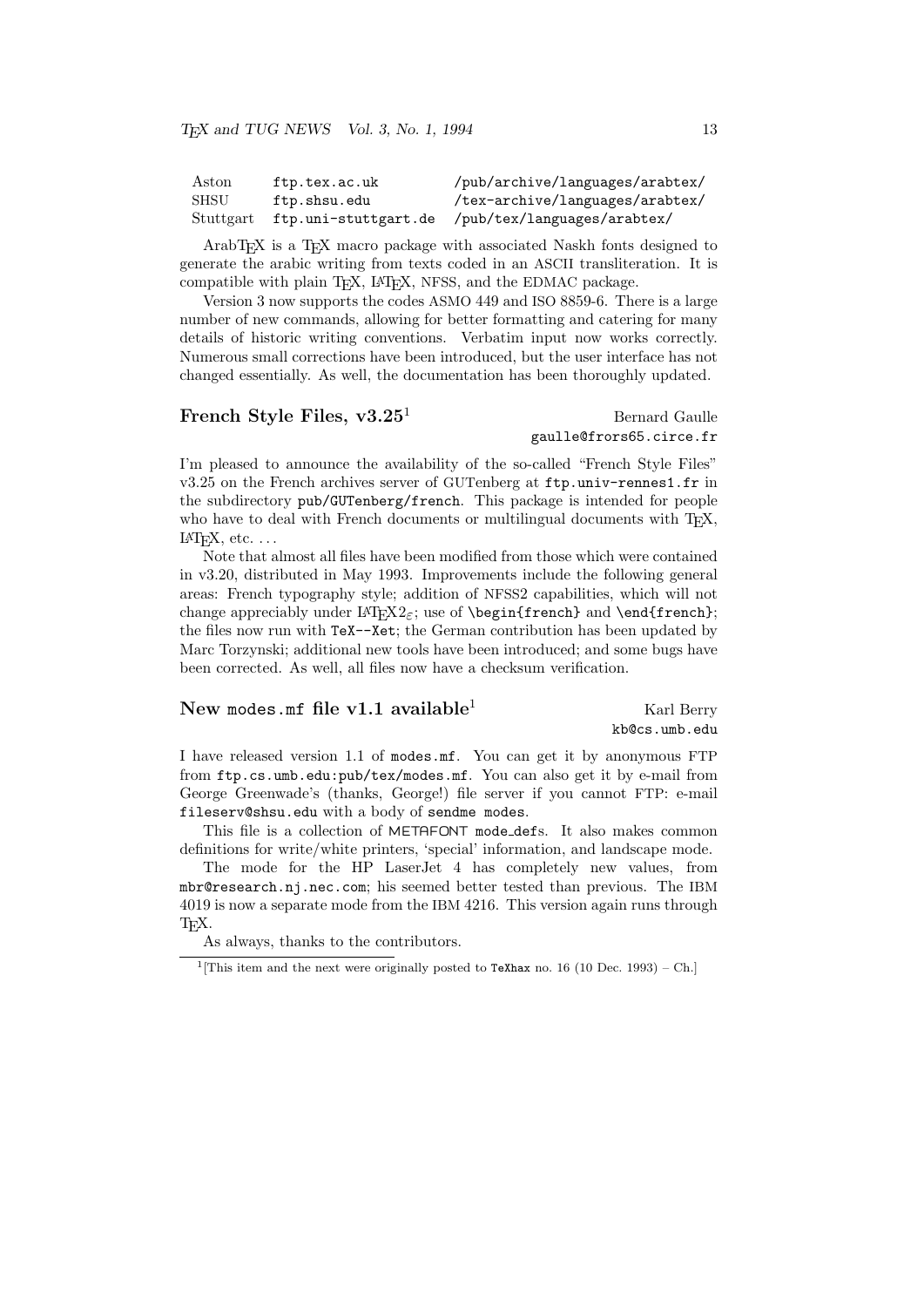### New list for linguistics and T<sub>E</sub>X Christina Thiele

cthiele@ccs.carleton.ca

Through the good graces of George Greenwade, ling-tex was set up in early December for people who are interested in the intersection of T<sub>E</sub>X and linguistics. If you want to subscribe, send this message:

SUBSCRIBE ling-tex "your real name in quotes"

to this address: LISTSERV@shsu.edu, and an introductory message will beam back to your account.

### New list of publications available

Tired of looking through all your issues of TTN, trying to find that reference to a new book or newsletter? Or curious to see if a book listed in TTN has been reviewed in TUGboat? Here's your answer: ttnpubs.tex collects all the "New Publications" columns from TTN issues, and includes a margin note identifying the TUGboat issue which contains the review (and most all our books end up getting reviewed). To get the file, FTP to any of the CTAN archives (we post to SHSU, so it may appear there first), and check out the subdirectory /tex-archive/digests/ttn. And of course, if you want electronic copy of past issues of TTN, this is where you can also find them.

### Teaser

Malcolm Clark sent me the following little teaser. We'll award a prize to the first three correct answers — uh, we don't know what the prizes will be just now, but I'm sure it'll be something extremely appropriate . . .

What is special about this sentence:

"No mean feat often meant fame to team men on a foam mat."

Warning: Malcolm says "Users of boggle are excluded."

Christina says: "Whoever can explain 'boggle' to me gets a Flynn-esque beer at the annual meeting in Santa Barbara!" Winners will be announced in the next issue of TTN. Suggestions for further puzzles always welcome ;-)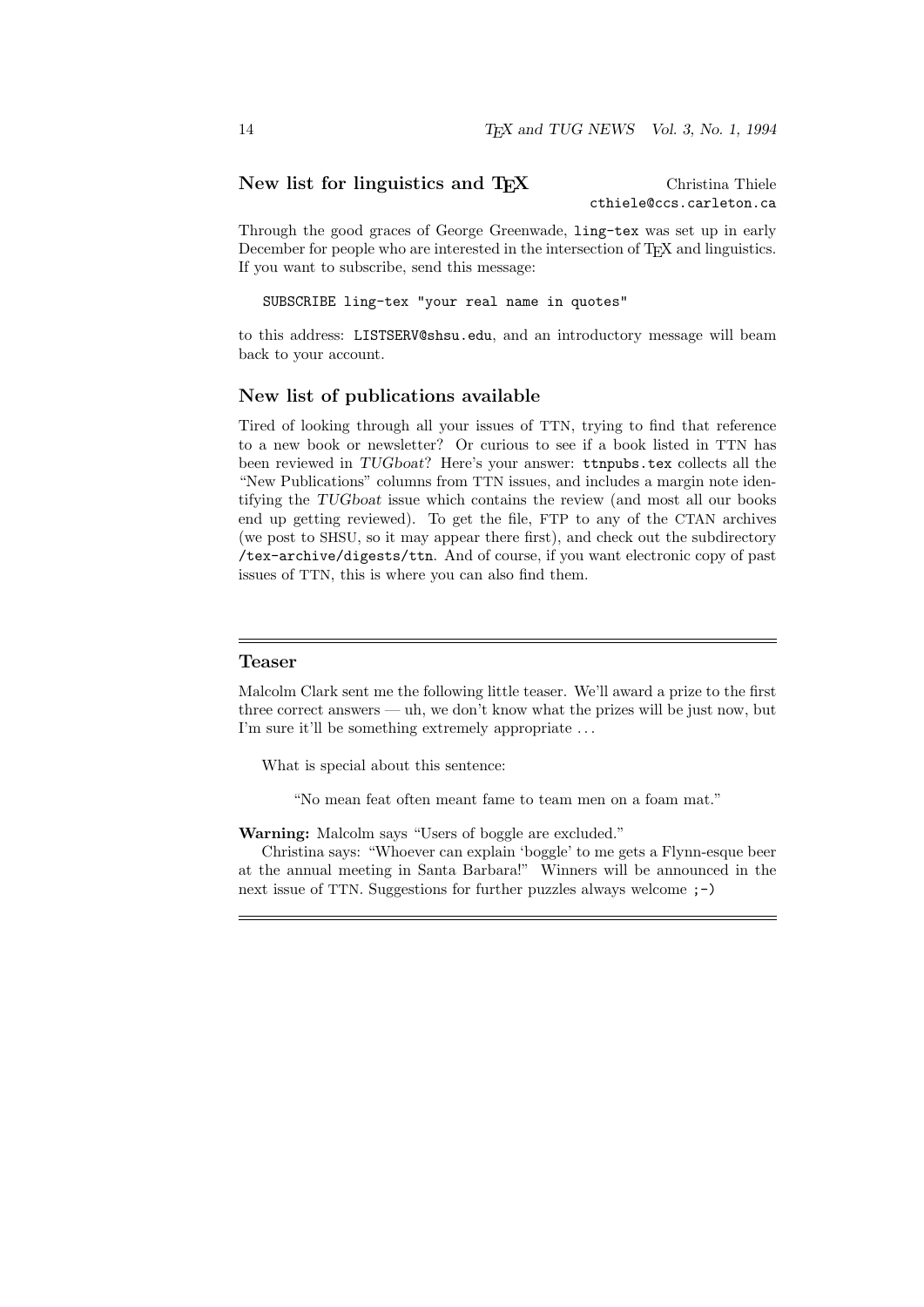### " $Hey - it$  works!"

Jeremy Gibbons University of Auckland jeremy@cs.aukuni.ac.nz

G'day!, as they say down here, and welcome to "Hey — it works!". This column is designed for little tricks — even ones that seem trivial or inelegant — that others may find useful. If you have any such items, please send them in to me at the address above. I am particularly looking for short items (up to about a page), although in this issue we have space for a few longer ones. These are: a piece from Donald Arseneau describing a smart macro for emphasis, which automatically adds italic corrections where they are necessary and doesn't where they are not; one from Ed Baker about a little TEX utility for formatting address labels interactively; and one from Fred Lauwers describing a macro for making dropped capitals.

But just before we start... Further to David Lau's piece on striking through text in the previous issue, Alan Hoenig (ajhjj@cunyvm.cuny.edu) observes that 'the right way to strike through text [is to] use virtual fonts'; this approach works for text of arbitrary length, too, and also works for underlining.

### Italic correction everywhere Donald Arseneau Tri-University Meson Facility asnd@erich.triumf.ca

Many people are not aware of, or simply ignore, the 'italic correction' command  $(\setminus)$  that should be inserted after slanted text for proper spacing (see the T<sub>E</sub>Xbook, p. 14). Compare ddd with ddd. It is a tedious and thankless task inserting such corrections in collaborators' flawed LATEX input. Instead, it would be nice to have LATEX insert the corrections automatically. A problem that arises is that the \/ should be omitted when followed by low punctuation (period or comma). Furthermore, when the surrounding text is italic,  $\epsilon$  phasis produces *roman* text, and the italic correction should be placed before it. This is a particular problem for macros like \newcommand{\abi}{{\em ab~initio\/}} that do not know their context. Here is a replacement for LATEX's **\em** command that correctly inserts its own italic correction in these cases so you can avoid typing \/ altogether.

First, modify the \pem command slightly so that it inserts a 'smart' italic correction; either immediately if the text switches to roman, or launching it towards the end of the group if the text switches to italics.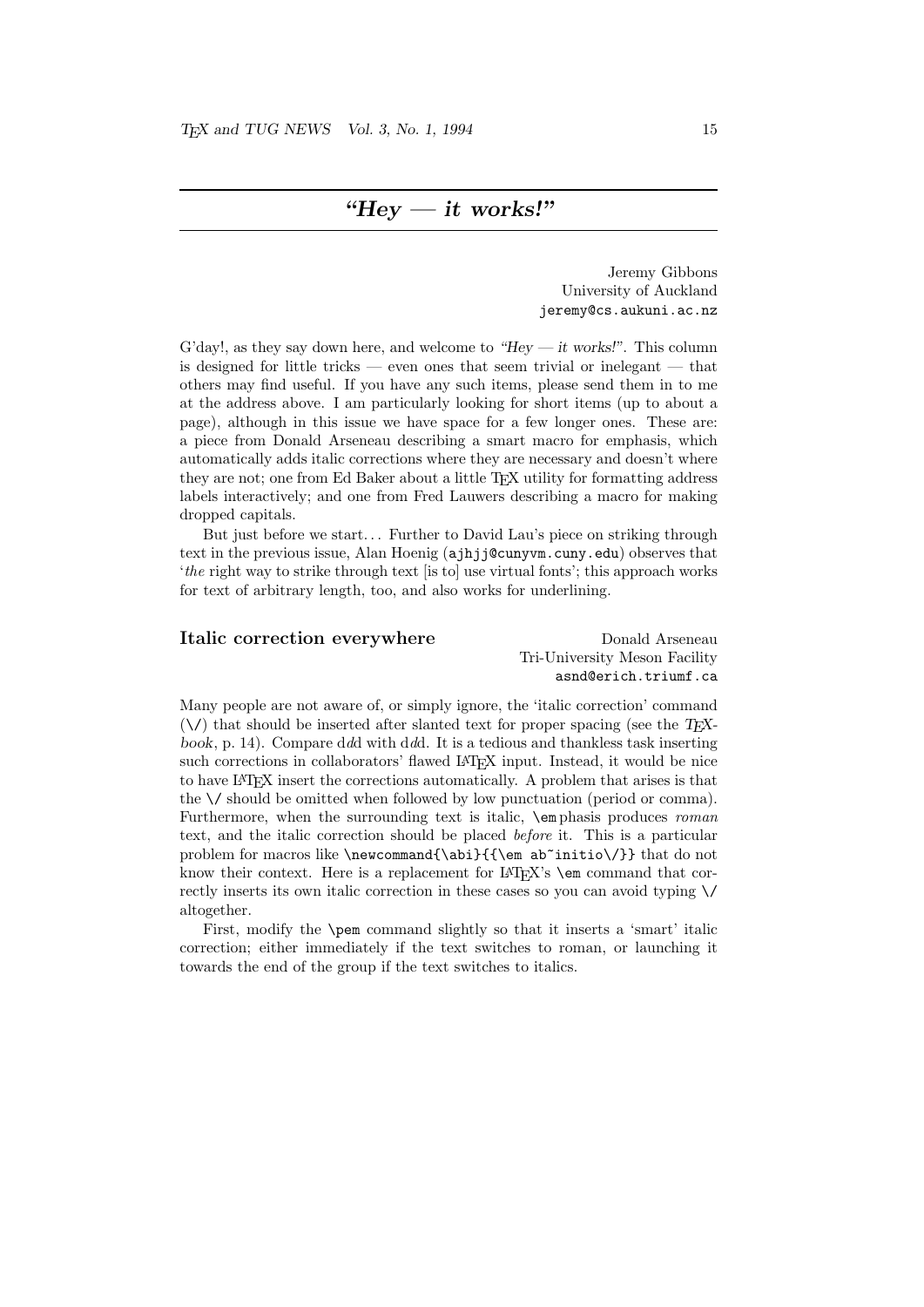```
\def\pem{\ifdim \fontdimen 1\font>0pt \rm
   \else \it \expandafter\aftergroup \fi \smartitcor}
```
or, for NFSS,

### \def\pem{\@nomath\em \ifdim\fontdimen\@ne\font>\z@ \normalshape \else \it \expandafter\aftergroup \fi \smartitcor}

The smart italic correction is only executed in horizontal ( rl ) mode. When it is executed, it first looks at the next character (token) to see if it is a comma or period (or something else that is short).

```
\def\smartitcor{\ifhmode \expandafter \itpunclook \fi}
\def\itpunclook{\begingroup \futurelet \ITCtempa \itcortest}
```

| \def\itcortest{%           | test next character (\ITCtempa)                    |
|----------------------------|----------------------------------------------------|
| \def\ITCtempb{\ITCtempa}%  | hide next when skipping                            |
| \ifcat\noexpand\ITCtempa,% | if it could be punctuation,                        |
| \setbox0\hbox{\ITCtempb}%  | check its size                                     |
| \ifdim\ht0<.3ex %          | and if it is short,                                |
|                            | \let\itcordo\endgroup % suppress italic correction |
| \fi\fi \itcordo}%          | otherwise, do it                                   |

The \noexpand\ITCtempa is used in case the next token is a macro, which should not be expanded out of context. The extra level of definition, \ITCtempb, is used in case the next token is a conditional command like \if or \fi which could not be skipped over properly when the \ifcat is false.

Finally, the italic correction must precede any spaces or it is useless.

```
\def\itcordo{% Put \/ before any preceding space.
   \skip0=\lastskip
   \ifdim\skip0=0pt\/\else\unskip \/\hskip\skip0 \fi
   \endgroup}
```
Here we check for preceding space (glue or skip) by comparing the length of \lastskip with 0pt. If the previous glue was \hfil there will be no italic correction, but it is probably unnecessary in that case anyway.

These macros are intended for \em delimited by grouping, such as

My book is called {\em You named the baby {\em what?!}}\\ \begin{em}

Sam Spade had {\em never} seen that {\em modus operandi} before. \end{em}

> My book is called You named the baby what?! Sam Spade had never seen that modus operandi before.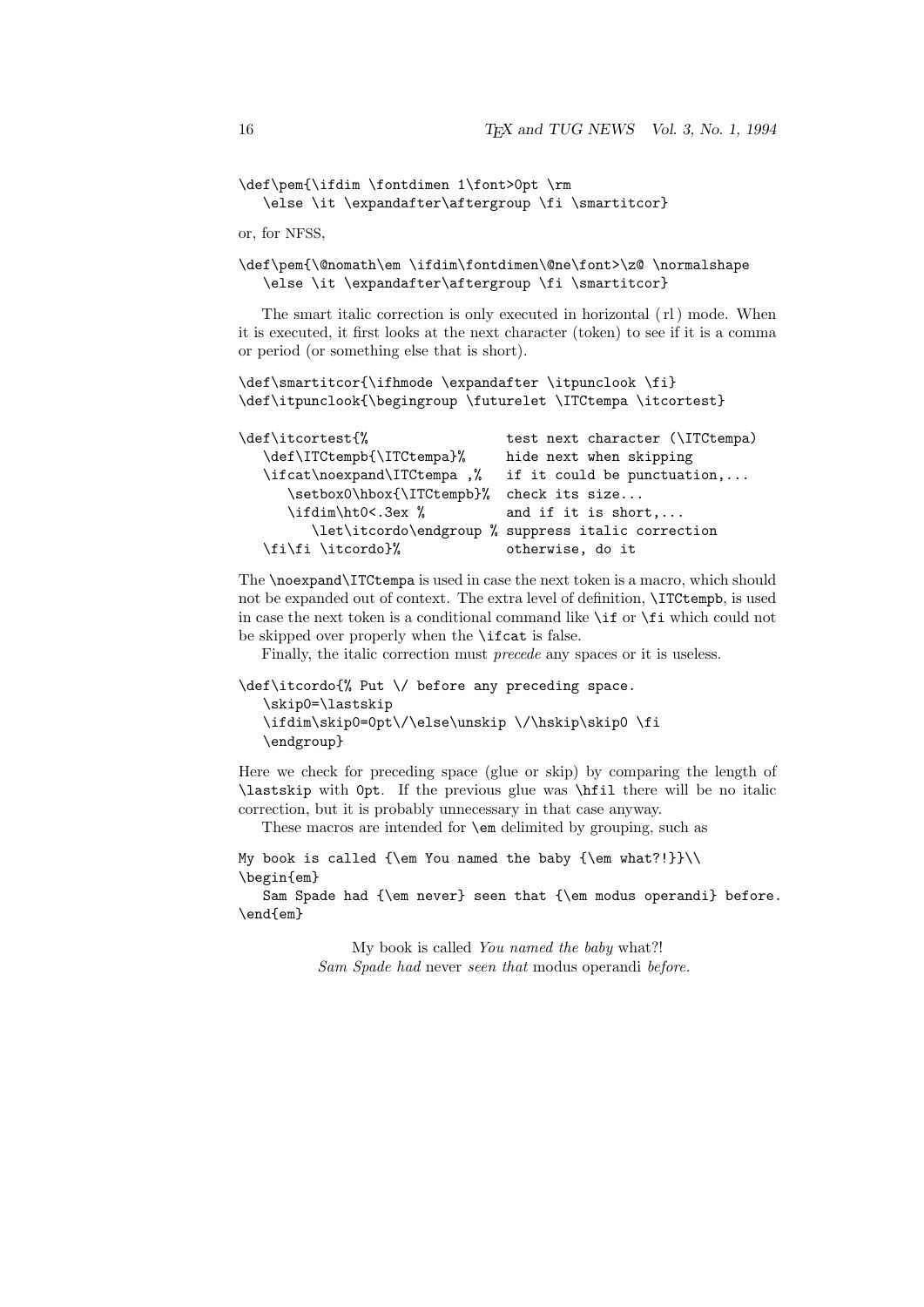There might be problems if you use \em improperly as an on/off switch or if you rely on implicit grouping; e.g., if you use it in a save-box ( $\setminus$ setbox) or in a primitive \halign without extra braces (although a tabular environment works fine). Even when it fails, the italic correction usually just disappears harmlessly. And hey, it works for the  $99\frac{44}{100\%}$  of the time that you emphasize {\em this way}.

### Plain T<sub>F</sub>X, Self-Prompting, Label Maker Ed Baker EBTS, Norfolk, Massachusetts ejb@world.std.com

Here's a little, self-prompting, plain T<sub>E</sub>X, address label maker that I use for making self-adhesive address labels. Each label is 4in by 3in, and the top half is pre-printed with the company logo and return address.

The T<sub>E</sub>X file creates a label of the following format:

First-Name Mid-Init Last-Name Company-Name Address-1 Address-2 City, State ZIP

Here are some of the features:

- If any prompt is answered with  $(Enter)$ , nothing will be typeset. That is, no blank lines will appear in the address label.
- Labels are printed with the cmssbx10 font at 12pt. The U.S. Postal Service prefers sans-serif fonts.
- \baselineskip is set to 15pt to increase legibility.
- **\voffset** can be adjusted to offset the vertical placement of the address origin. (This example doesn't use \hoffset, but it could be added easily if you need it.)

Although this example uses a USA addressing format, you can easily adapt it to any country.

The tricky part is getting T<sub>E</sub>X to do nothing if you simply press  $\overline{\text{Enter}}$  as an answer to a prompt. Here's the code segment that does the trick:

```
\setbox0=\hbox{\PersonName}
    \ifdim\wd0=0pt\else\line{\box0\hfill}\fi
```
Notice that the 'true' action is null — there is nothing between  $\wedge$  wd=0pt and the \else action.

The answer to the \PersonName prompt is stored in box 0. The width of box 0 will be non-zero if you entered any characters. However, the width will be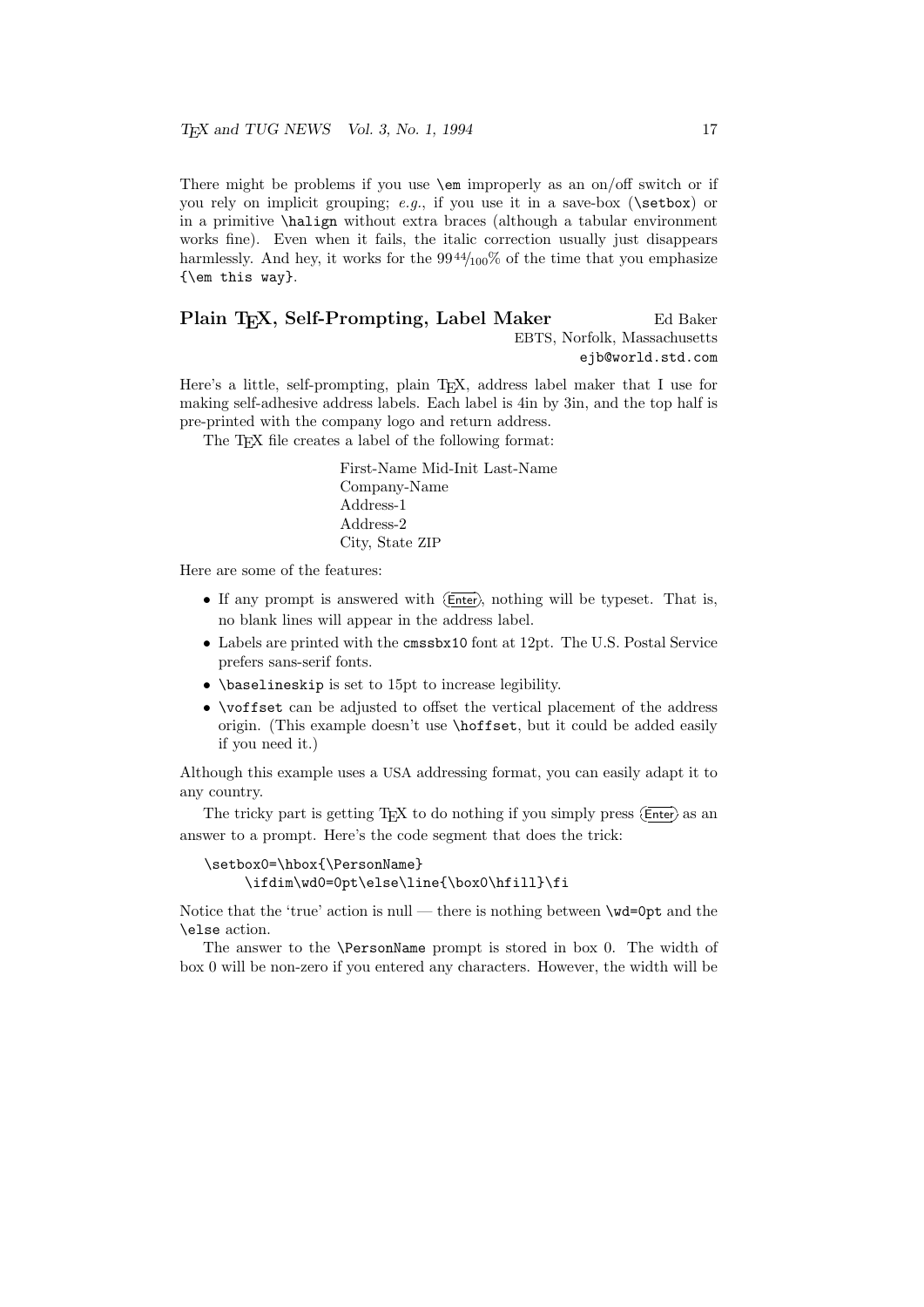Opt if you simply press ( $\overline{\text{Enter}}$ ). Next, the **\ifdim** command queries the width of box 0. If the answer is 0pt, nothing happens. Otherwise box 0 is typeset as an address line.

It's small, but useful. I'd like to thank Dr. Richard Kinch, Ithaca, New York, for the inspiration to create this utility.

```
%%================= Address Label Generator
\font\cmssbxii = cmssbx10 at 12pt
\obeylines\cmssbxii
\baselineskip = 15pt
\noindent
\sqrt{\text{voffset}} = 1in
\immediate\write16{This Program will prepare an EBTS label for you}
\immediate\write16{It will ask for the following information:}
\immediate\write16{ First-Name MI Last-Name}
\immediate\write16{ Company Name}
\immediate\write16{ First Address Line}
\immediate\write16{ Second Address Line}
\immediate\write16{ City, State ZIP}
\immediate\write16{Just follow the prompts}
\immediate\write16{Enter First-Name Middle-init Last-Name}
   \read-1to\PersonName
\immediate\write16{Enter Company Name}
   \read-1to\CompanyName
\immediate\write16{Enter Address Line 1 of 2}
   \read-1to\AddressLineOne
\immediate\write16{Enter Address Line 2 of 2}
\immediate\write16{Press Enter if Blank}
   \read-1to\AddressLineTwo
\immediate\write16{Enter City, ST ZIP}
   \read-1to\CityStateZipName
\setbox0=\hbox{\PersonName}%
   \ifdim\wd0=0pt\else\line{\box0\hfill}\fi
\setbox0=\hbox{\CompanyName}%
   \ifdim\wd0=0pt\else\line{\box0\hfill}\fi
\setbox0=\hbox{\AddressLineOne}%
   \ifdim\wd0=0pt\else\line{\box0\hfill}\fi
\setbox0=\hbox{\AddressLineTwo}%
   \ifdim\wd0=0pt\else\line{\box0\hfill}\fi
\hbox{\CityStateZipName}
\vfill
\eject
\bye
```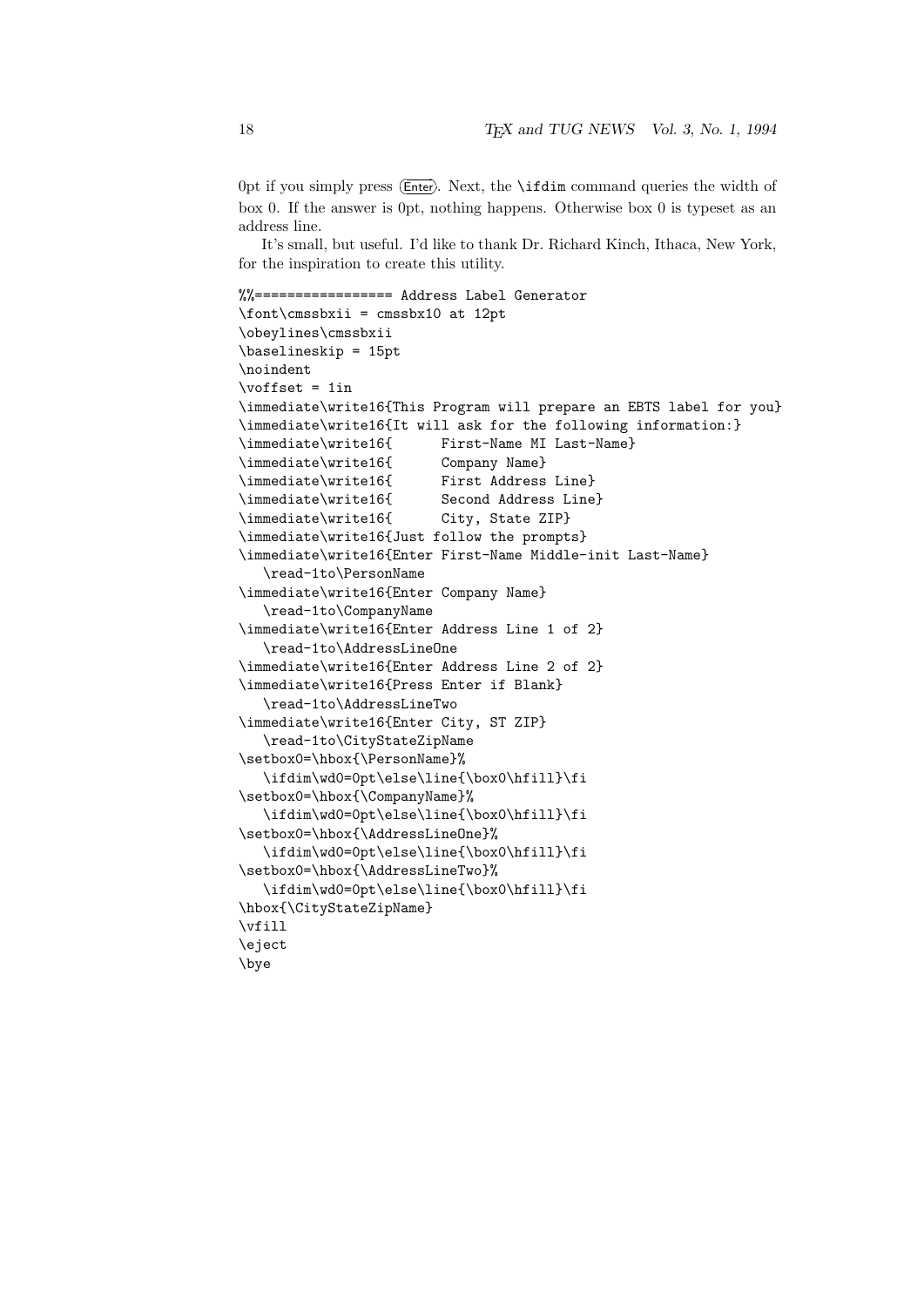### A style for dropped capitals Fred J. Lauwers (FL)

Technische Universiteit Delft fred@dutspf.tudelft.nl

Peter Flynn dedicates a subsection of Typographer's Inn (TTN 1,4) to the problem of dropped capitals. This is my answer to some of his questions. problem of dropped capitals. This is my answer to some of his questions. Basically, I don't start with the capital, but I let the capital's size depend on the chosen design. I wrote a dropped caps macro for use with IAT<sub>EX</sub>, and took the following design decisions.

- First, let the writer choose her favourite design, within certain limitations though, and let the macro do the dirty work: adjusting the cap to the optimal size.
- Let the writer decide how many lines she wants to dropindent. Let her also decide in which font the cap should appear, whether to start the cap at the left margin, or somewhat to the left (into the margin) or to the right (into the text). Let her decide what she puts into dropped caps: a single character, or even one or more whole words, or without caps at all.
- The limitations: Let the cap's baseline be aligned with the baseline of the lowest of the indenting lines. Let the cap's top line be aligned with the top line of the first of the indenting lines. Don't let the writer mess with this!

Usage My dropcaps.sty is a IAT<sub>EX</sub> style file, that defines a macro command \bigdrop that enables you to drop capitals at the beginning of a paragraph. The layout can be controlled in various ways, with four parameters (not optional). For instance, the first paragraph started with

\bigdrop{-2pt}{2}{cmr10}{P}eter ...

The required parameters are:

- 1. a length, that denotes the distance from the left margin (to the left or to the right) at which the dropped capital starts, in this case 2pt into the left margin: -2pt.
- 2. an integer value, that denotes the number of lines to be indented, in this case 2 lines.
- 3. the font to be used for the dropped capital, in this case cmr10.
- 4. the character or text to be dropped, in this case a single P.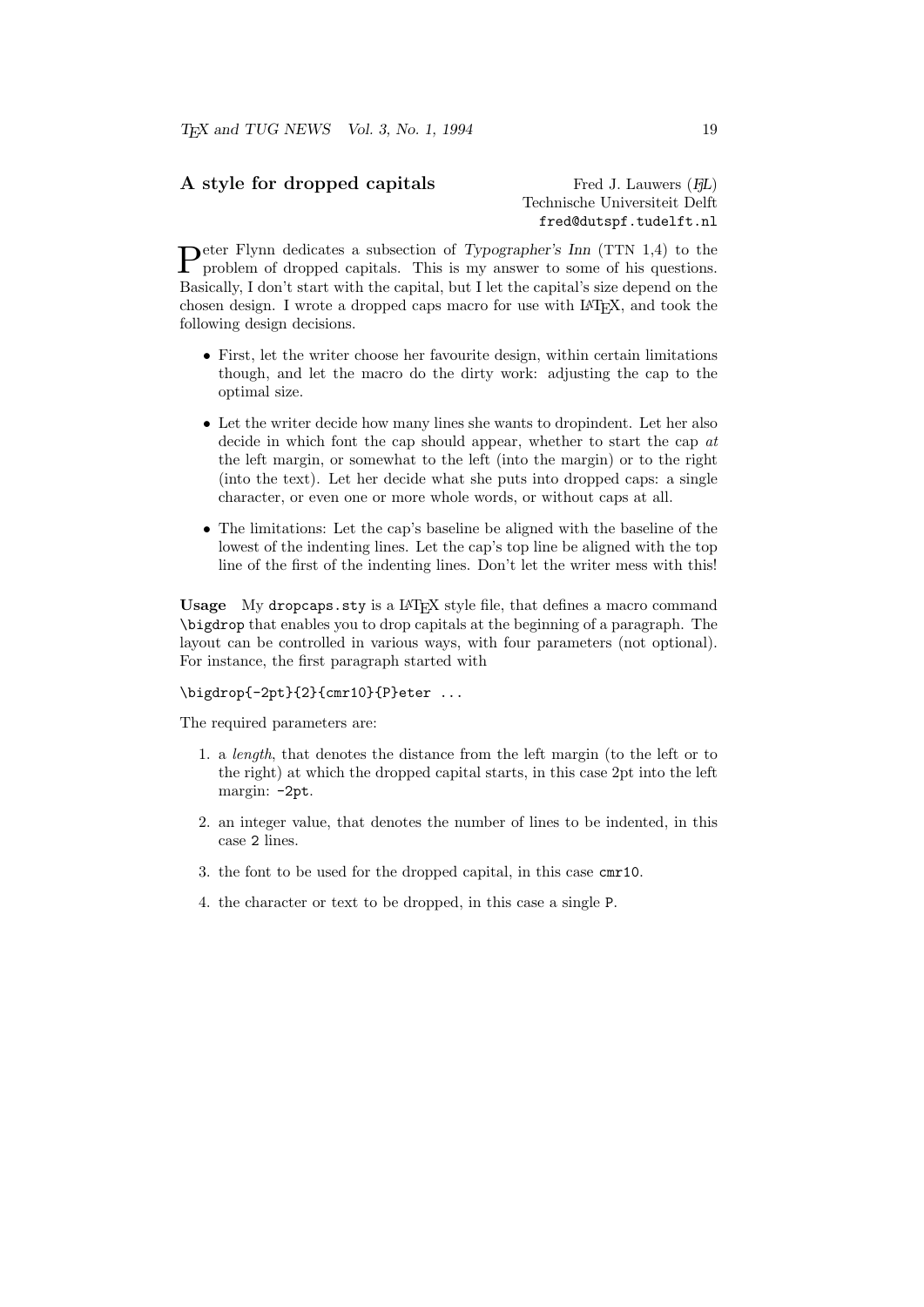The messy details When the macro \bigdrop is called (with four parameters), this is what happens. First, a capital 'I' is typeset in the current text font and put in a box (box1). The desired font height (\wantedheight) is then computed from  $(n-1) \times \b{baselineskip + \hbar1, where n is the number of lines}$ to indent. Then the procedure differs, depending on whether fonts at arbitrary sizes are available.

- with arbitrary sizes: In this case the text to be capitalized, typeset in the chosen font (at scale 1000), is put in a box (box0), where  $\ \ \$ \ht0. Now, the scaling factor for this font can be computed from dividing \wantedheight by \actualheight and multiplying this by 1000. Because divisions are integer, the heights are first put in count registers, and then, to prevent from rounding errors and overflow,  $\wedge$  antedheight  $\times$  10 is divided by \actualheight/100. The outcome of this is the scale at which the chosen font is typeset.
- without arbitrary sizes: Without the freedom to use arbitrary sizes, things are less elegant, for only the standard magsteps — half, and zero to five — are available for scaling fonts. The text to be capitalized in the chosen font, is first typeset at \magstep0 and put in a box (box0), with height \ht0.

If  $\wedge$  is bigger than  $\ht0$ , the text is typeset at  $\mag$ stephalf, and put in box0 again. If \wantedheight is still bigger than \ht0, again the \magstep is increased one step, et cetera. This process is repeated until \wantedheight is smaller than \ht0.

The result of the computation can be observed on the screen and in the .log file. Each time a capital is dropped, two lines like

```
*** Needed height: 18.83331pt
*** cmr10 scaled 2488 ==> height: 17.0013pt (error: 1.83202pt).
```
appear. This example is from processing this document with  $n = 2$  and font cmr10, without using fonts at arbitrary sizes.

At the end of the computation box0 contains the text, typeset in the desired font and scaled such that \ht0 equals the height of the indenting lines. Then, \hangindent and \hangafter are set according to box0 and the parameter values:  $\hbox{hangindent} = \wbox{40 + #1, and \hbox{hangafter} = -#2. Precautions are}$ taken — an extra line is indented — for the case that \dp0 is not equal to zero. Finally, in a LAT<sub>EX</sub> picture environment, the text is placed where we want it.

Requirements In order to use this style file, a big version of LAT<sub>E</sub>X is needed, because almost always fonts have to be generated, and already from 4 indenting lines, they tend to become very large. I tested this with emT<sub>E</sub>X's  $T<sub>F</sub>X386$  (with emx) on a 486DX33 PC, and with emT<sub>E</sub>X's bT<sub>E</sub>X186 on an AT286 PC.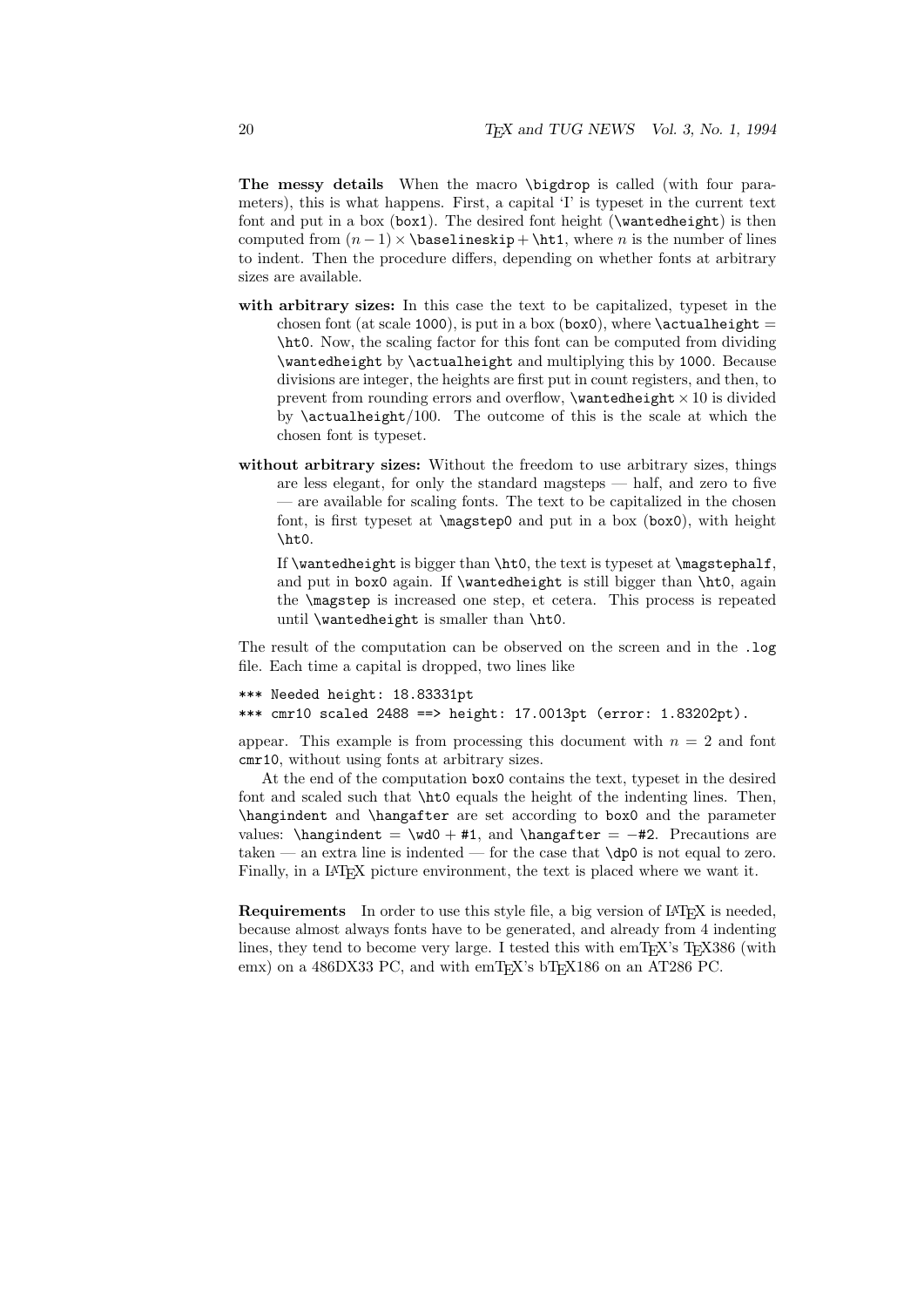Also desirable is a version of DVIPS by Tomas Rokicki with MakeTeXPK running, so the generation of fonts will be done automatically. For me the recently uploaded DVIPS 5.518 works great on both machines.

Alternatives Only one style file that does something similar is listed in the T<sub>EX</sub> Index (v1.06) by David M. Jones, namely drop.sty by David G. Cantor. The latest version is dated 17/02/1988. This style file also defines a macro to drop capitals, but has no possibilities to accept controlling parameters, except for the choice of font. You are not able to choose the desired height by supplying the number of lines to be indented.

The dropped capital has a fixed size, namely \magstep5, and always two lines are indented. This font height is somewhat smaller than the height of two indenting lines, so the vertical placement of the dropped capital's baseline lies not at the same height as the vertical placement of the baseline of the second indenting line (next to it). The advantage of this is that everyone has this font.

```
\def\fileversion{0.30}
\def\filedate{13 Sep 1993} \def\docdate{\filedate}
\typeout{\space\space Style option: 'dropcaps' v\fileversion
   \space\space <\filedate> \space\space (FJL)}%
\def\yes{y }\def\no{n }\newif\ifarbsizes
   \message{*** Are arbitrary font sizes available [y/n] ? }
   \read-1 to \answer
   \ifx\answer\yes\arbsizestrue\else\arbsizesfalse\fi
\newcount\bigscale
\ifarbsizes % \typeout{*** Good choice.}%
   \newcount\wantedcount\newcount\actualcount
   \newdimen\actualheight
   \def\findsize#1#2{%
      \bigscale=1000 \font\BIG=#1 scaled \bigscale
      \setbox0=\hbox{\BIG #2\/}%
      \actualheight=\ht0
      \typeout{*** Needed height: \the\wantedheight,
         \space Unscaled height: \the\actualheight}%
      \wantedcount=\wantedheight \actualcount=\actualheight
      \advance\actualcount by50 \divide\actualcount by100
      \multiply\wantedcount by10
      \divide\wantedcount by\actualcount
         % ie \wantedcount:=1000*\wantedcount / \actualcount
      \bigscale=\wantedcount \font\BIG=#1 scaled \bigscale
      \setbox0=\hbox{\BIG #2\/}}%
\else % \typeout{*** OK, prepare for bad output...}%
   \def\nextmagstep#1#2#3{\bigscale=#3\font\BIG=#1 scaled\bigscale
```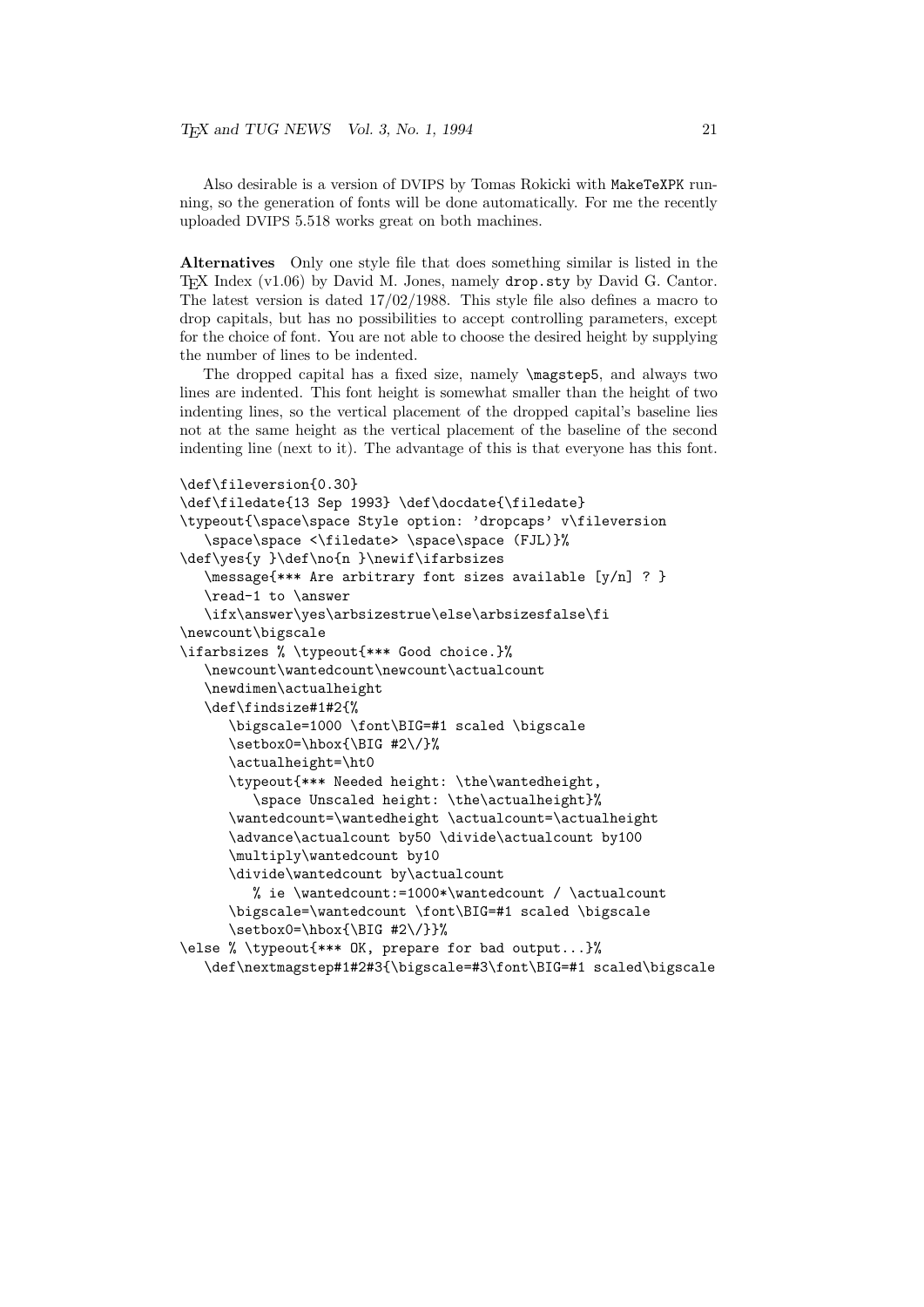```
\setminussetbox0=\hbox{hbox}{\BIG #2\/}}%
   \def\findsize#1#2{%
      \typeout{*** Needed height: \the\wantedheight}%
      \nextmagstep{#1}{#2}{\magstep0}%
      \ifdim\ht0<\wantedheight\nextmagstep{#1}{#2}{\magstephalf}%
      \ifdim\ht0<\wantedheight\nextmagstep{#1}{#2}{\magstep1}%
      \ifdim\ht0<\wantedheight\nextmagstep{#1}{#2}{\magstep2}%
      \ifdim\ht0<\wantedheight\nextmagstep{#1}{#2}{\magstep3}%
      \ifdim\ht0<\wantedheight\nextmagstep{#1}{#2}{\magstep4}%
      \ifdim\ht0<\wantedheight\nextmagstep{#1}{#2}{\magstep5}%
      \fi\fi\fi\fi\fi\fi}
\fi
\newcount\down \newdimen\saveunitlength \newdimen\wantedheight
\def\bigdrop#1#2#3#4{%
   \saveunitlength=\unitlength \unitlength=\baselineskip
   \setbox1=\hbox{\the\font I}%
   \wantedheight=#2\baselineskip
   \advance\wantedheight by -\baselineskip
   \advance\wantedheight by \ht1
   \findsize{#3}{#4}%
   \advance\wantedheight by -\ht0% only for typeout...
   \typeout{*** #3 scaled \the\bigscale \space ==> height:
      \the\ht0 \space (error: \the\wantedheight).}%
   \hangindent=\wd0 \advance\hangindent by #1
   \hangafter=-#2
   \ifdim\dp0>0.25\baselineskip% 0pt ?
      \typeout{*** extra line(s) indented:
              non-zero depth: \the\dp0}%
      \loop\ifdim\dp0>\baselineskip
         \advance\baselineskip by \baselineskip
         \advance\hangafter by -1
      \repeat
      \advance\hangafter by -1
      \baselineskip=\unitlength
   \fi
   \noindent
   \down=-#2 \advance\down by 1
   \begin{picture}(0,0)%
      \put(0,\down){\makebox(0,0)[br]{\box0}}%
   \end{picture}%
```
\unitlength=\saveunitlength}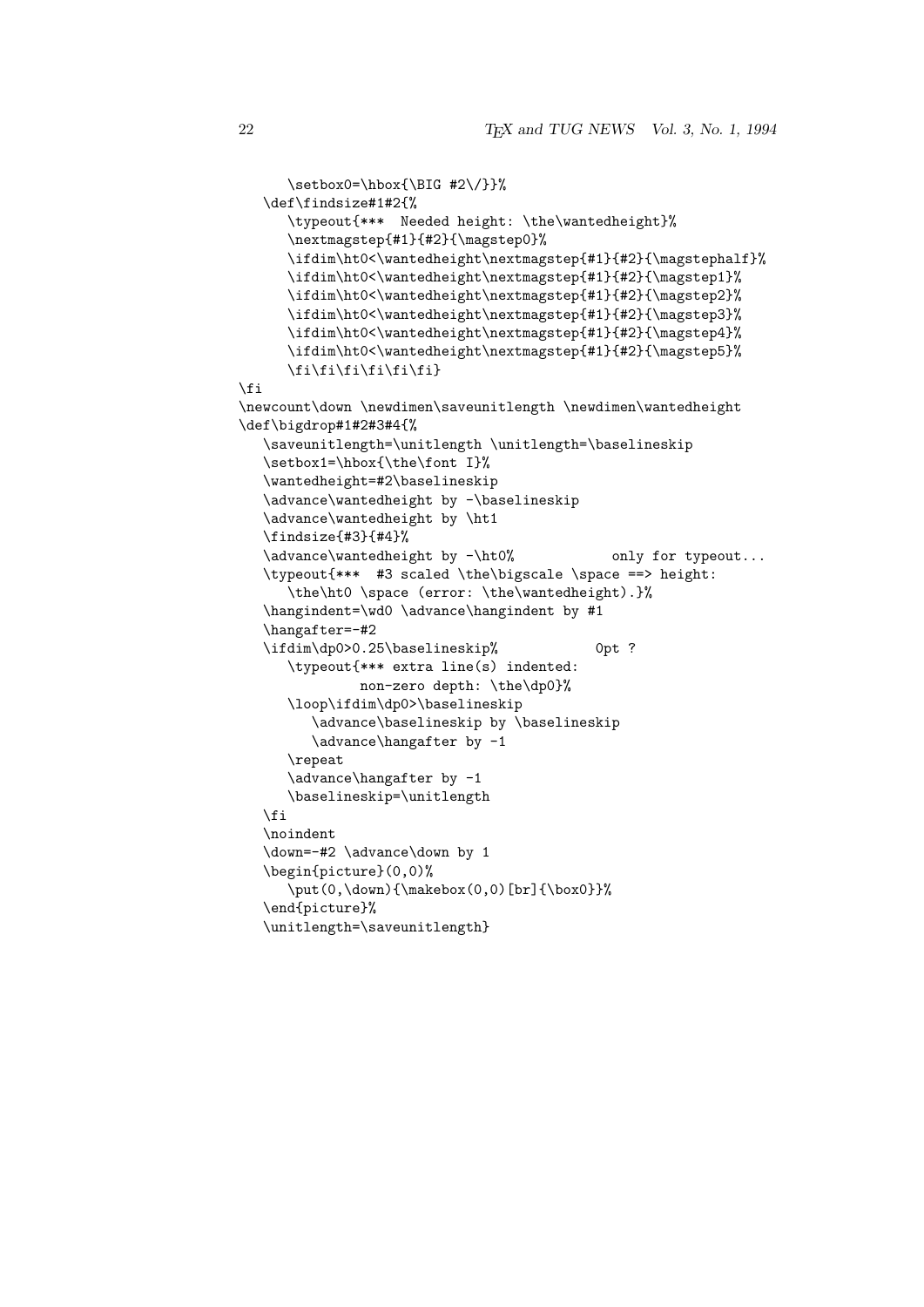### Reports on Meetings

### UK T<sub>E</sub>X Users' Group — October 1993 R. Bailey, Secretary

The Annual General Meeting of the UK T<sub>EX</sub> Users' Group was held on 20 October 1993 at Aston University. C. A. Rowley was elected Chairman. The Secretary is R. A. Bailey, the Treasurer is P. Abbott, the Meetings Secretary is M. Clark, and S. P. Q. Rahtz is editor of Baskerville. The remaining members of the committee are R. Fairbairns, J. Fine, C. Hewlett, A. Jeffrey, and A. Nimmo.

Anyone interested in finding out about the activities of the group or becoming a member should either write to J. Fine, 203 Coldhams Lane, Cambridge CB1 3HY or send an email message to uktug-enquiries@uk.ac.tex.

### NTG — November 1993 Kees van der Laan, Chairman

cgl@risc1.rug.nl

Some 70 (of roughly 230) members of NTG gathered at Océ at Den Bosch for "TEX Working Environments", a very pleasant meeting. An excellent host (thank you Océ, also for the lunch offered!): professionally equipped, thanks to which we could all enjoy the presentation about  $4\text{AlTr}X$ , subtitled "Put a Tiger" in your T<sub>F</sub>X", by Erik Frambach and Wietse Dol. After that Michel Lavaud presented his views, and realization of it: AsTEX. The former is based on freeware and shareware; the latter on the commercial product, Framework.

In the morning we had our formal business meeting; of special interest was a unanimous granting of another Fl 1,000,– to the LATEX3 project. The irrepressable secretary as "spider" in the Web — Wily Editorial Board — announced the MAPS award for the smartest contribution: Phons Bloemen was invited to step forward to receive a big (topological) "box" full of "glues".

Another nice surprise was that Andrea de Leeuw van Weenen showed us her lifework about Icelandic language issues — she has been working on it for 20 years — and which could only be out in print with that superb quality thanks to T<sub>F</sub>X and METAFONT.

An old question turned up during the other business: How to persuade managers and employers to accept that TEX is a worthwhile and a cost-effective tool to be used? Many a suggestion came across the footlights, but Gerard van Nes' was the most surprising: don't! Just let colleagues hang on and help them as well as you can and it will all work out automagically like  $(L<sup>A</sup>)$ T<sub>EX</sub> itself!

As usual we ended the day with an informal dinner; and to fill the time till our next meeting, we have the well-filled pages of MAPS 93.2 to remind us of our meeting.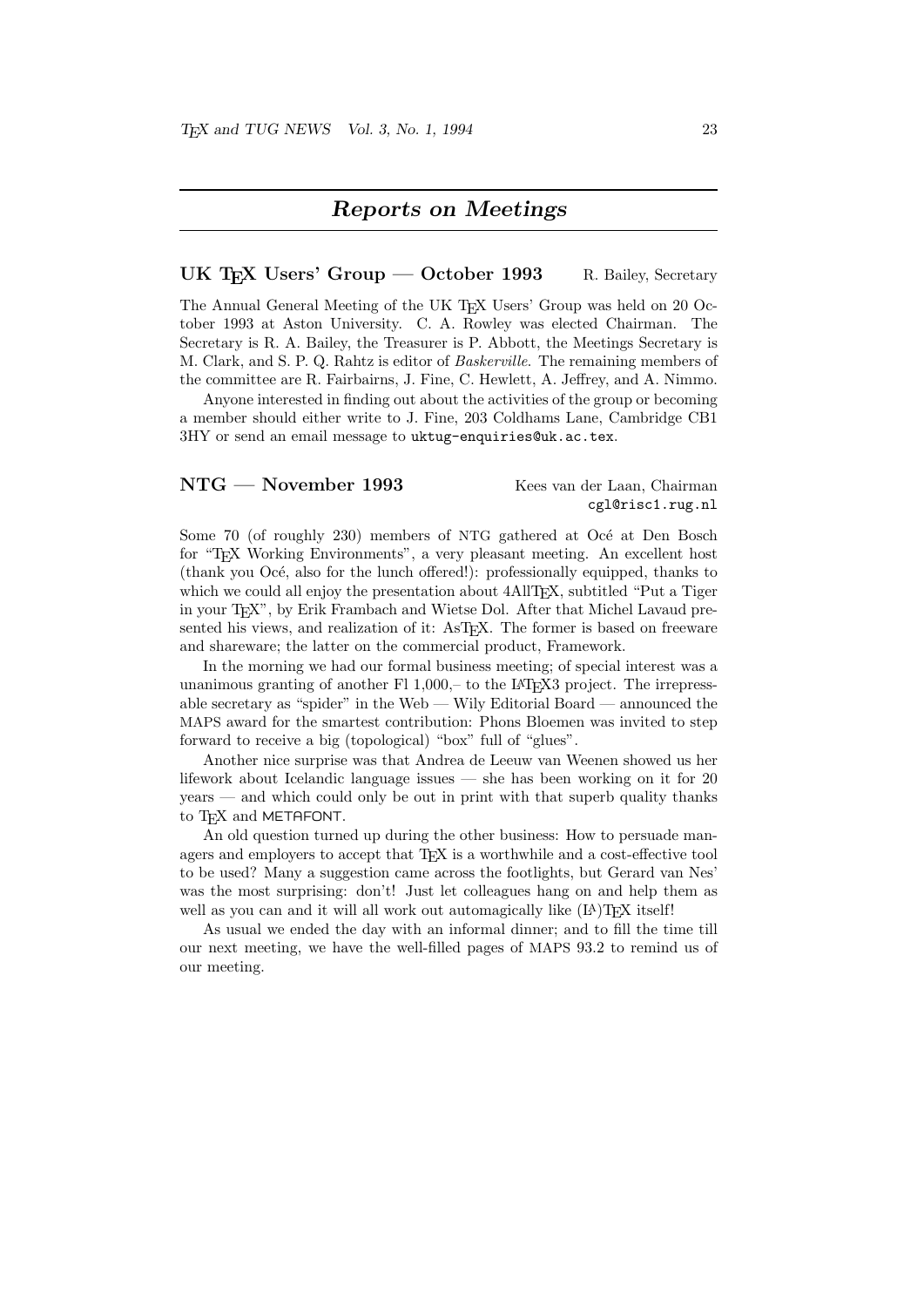### TUG'94 — Santa Barbara, California 31 July  $-4$  August

In 1994 the sunny California coastal community of Santa Barbara and the University of California will host the 15th Annual T<sub>EX</sub> Users Group Meeting. UCSB is a research-oriented university located in the Goleta Valley, adjacent to the Santa Barbara Airport and approximately 10 miles from downtown. Participants will be given details of local events, museum and gallery locations, sightseeing suggestions, restaurant guide, and a directory of recreation facilities (sailing, the best surfing and swimming beaches, fishing, hiking, tennis, etc).

This year's theme is Innovation and in addition to the usual spectrum of topics we are especially interested in papers in the following areas: colour and design; floating objects; future T<sub>E</sub>Xes; newspapers. Among the speakers already lined up for this year's conference: Tom Rokicki will talk about colour support, Leslie Lamport will reflect on L<sup>AT</sup>EX, and Joachim Schrod will discuss the prerequisites for the creation of interactive TEX. Poster displays and panel sessions are also encouraged. Those interested in making a presentation should contact the TUG office (tug94@tug.org), Sebastian Rahtz (spqr@ftp.aston.ac.uk), or Malcolm Clark (cudax@warwick.ac.uk).

Once again there will be a selection of T<sub>E</sub>X Users Group courses and workshops organised in conjunction with the meeting which will take place during the week preceding and the week following the conference itself. An excellent opportunity to benefit from the expertise of those gathered for the annual meeting.

In keeping with the spirit of the theme there will be a number of *innovative* social events to attend. In addition to the usual reception and banquet we have included a night at the Red Dog Saloon, a nightclub known throught the area for its uproarious foot-stomping country music and dance; a wonderful bar-be-que on the beach and, of course, the annual night of bowling. These, along with other events, should make this year's conference the most interesting to date.

### TUG 15th Anniversary Meeting

Where? Santa Barbara, California (north of Los Angeles) When? July 31 to August 4 (with courses before/after these dates) Who? Everyone interested in T<sub>F</sub>X, L<sup>AT</sup>F<sub>N</sub>, and METAFONT!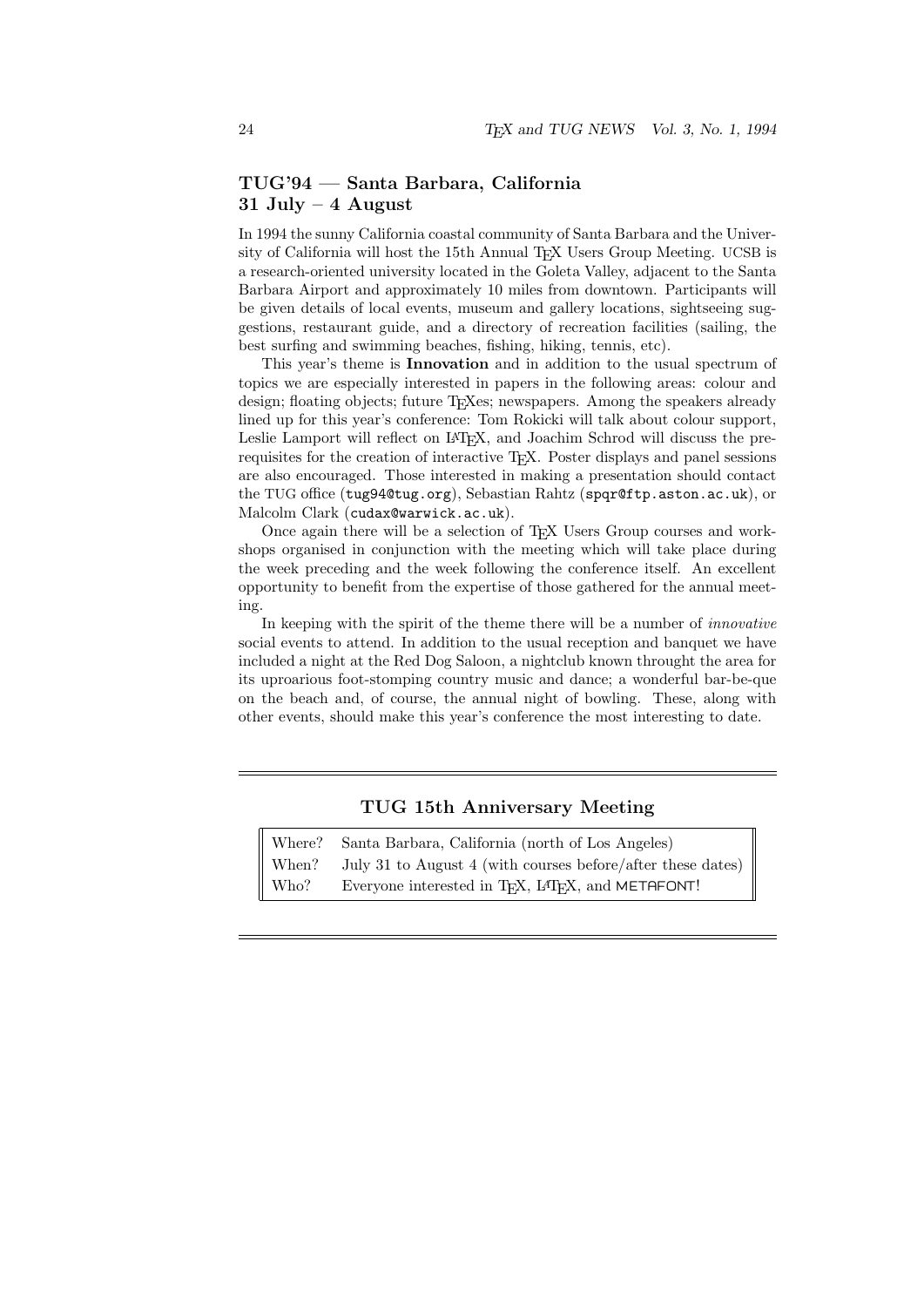### TUG Board Activities

### 1994 Knuth Scholarship Nico Poppelier

Liaison to the 1994 Committee

At the 1993 TUG Annual Meeting the Board of Directors decided that, starting with the 1994 Scholarship, the Donald E. Knuth Scholarship will be open to non-TUG members as well as to TUG members. The same rules for the Scholarship competition will apply, and the current committee will serve again for the 1994 Scholarship.

Announcement of the next competition One Knuth Scholarship will be available for 1994. The competition will be open to all TEX users holding support positions that are secretarial, clerical or editorial in nature. It is therefore not intended for those with a substantial training in technical, scientific or mathematical subjects and, in particular, it is not open to anyone holding, or studying for, a degree with a major or concentration in these areas.

The award will consist of an expense-paid trip to the 1994 TUG Annual Meeting at Santa Barbara, USA, and to the Scholar's choice from the short courses offered in conjunction with that meeting, and TUG membership for 1994, if the Scholar is not a TUG member, or for 1995, if the Scholar is a TUG member. A cap of \$2,000 has been set for the award; however, this does not include the meeting or course registration fee, which will be waived.

To enter the competition, applicants should submit to the Scholarship Committee, by the deadline specified below, the input file and final TEX output of a project that displays originality, knowledge of TEX, and good TEXnique.

Entry details The project as submitted should be compact in size. If it involves a large document or a large number of documents then only a representative part should be submitted, together with a description of the whole project. For example, from a book just one or two chapters would be appropriate.

The project may make use of a macro package, either a public one such as L<sup>AT</sup>EX or one that has been developed locally; such a macro package should be identified clearly. Such features as sophisticated use of math mode, of macros that require more than "filling in the blanks", or creation and use of new macros will be taken as illustrations of the applicant's knowledge. All macros created by the candidate should be well documented with clear descriptions of how they should be used and an indication of how they work internally.

All associated style files, macro package files, etc., should be supplied, or a clear indication given of any widely available ones used (including version numbers, dates, etc.); clear information should be provided concerning the version of TEX used and about any other software (e.g., particular printer drivers) required. Any nonstandard fonts should be identified and provided in the form of .tfm and .pk files suitable for use on a 300dpi laser printer.

While the quality of the typographic design will not be an important criterion of the judges, candidates are advised to ensure that their printed output adheres to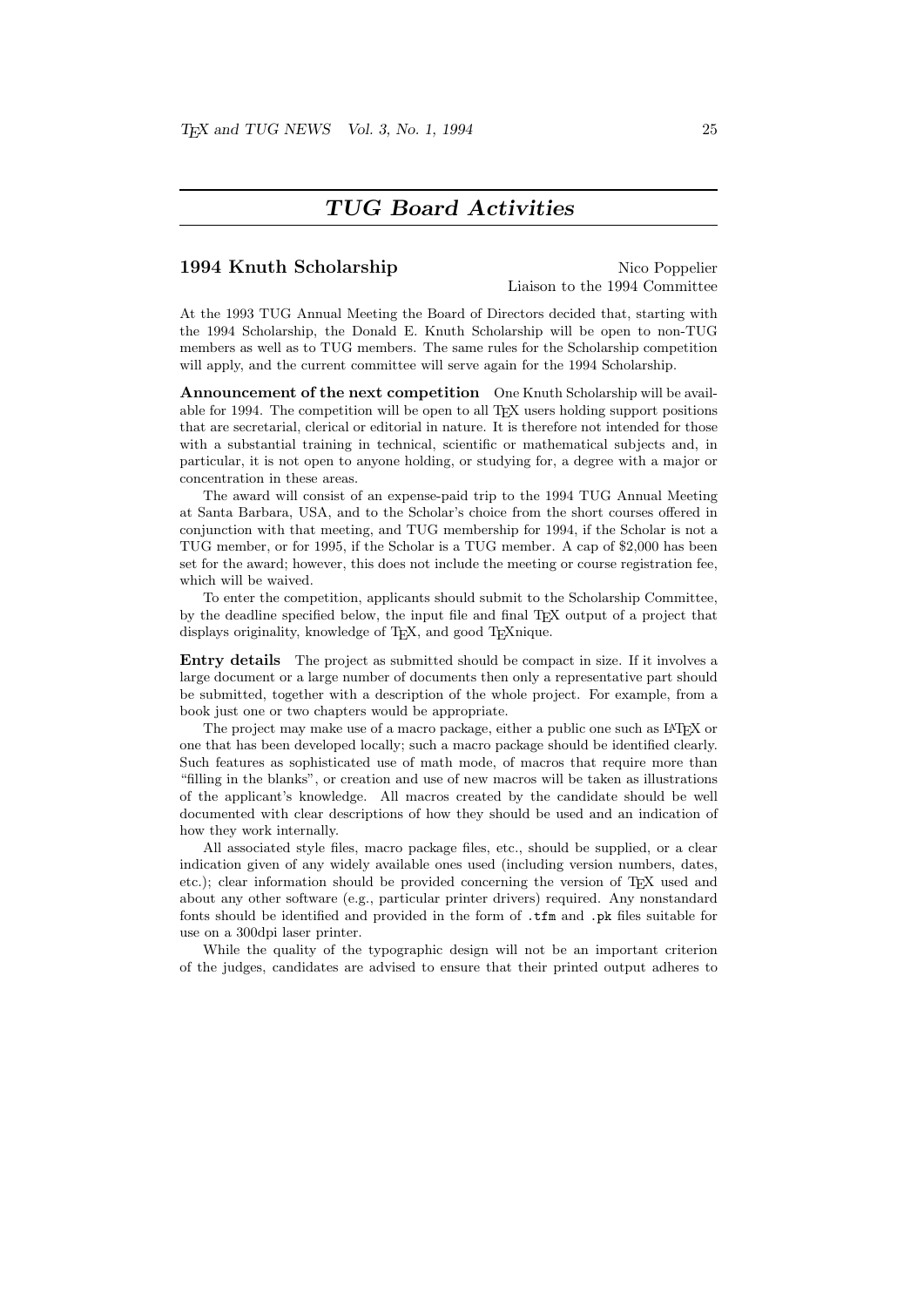sound typographic standards; the reasons for any unusual typographic features should be clearly explained.

All files and documents comprising the project must be submitted on paper; the input files should be provided in electronic form as well. Suitable electronic media are IBM PC-compatible or Macintosh diskettes, or a file sent by electronic mail.

A brochure with additional information is available from the TUG office. To obtain a copy, or to request instructions on e-mail submission, write to the address at the end of this announcement, or send a message by e-mail to tug@tug.org with the subject "Knuth Scholarship Request".

Along with the project, each applicant should submit a letter stating the following:

- 1. affirmation that he/she will be available to attend the 1994 TUG Annual Meeting;
- 2. affirmation of willingness to participate on the committee to select the next Scholar.

Each applicant should also submit a curriculum vitae summarizing relevant personal information, including:

- 1. statement of job title, with a brief description of duties and responsibilities;
- 2. description of general post-secondary school education, TEX education, identifying courses attended, manuals studied, personal instruction from experienced TEX users, etc.;
- 3. description of TEX resources and support used by the candidate in the preparation of the project.

Neither the project nor the curriculum vitae should contain the applicant's name or identify the applicant. These materials will be reviewed by the committee without knowledge of applicants' identities. If, despite these precautions, a candidate is identifiable to any judge, then that judge will be required to make this fact known to the others and to the TUG board members responsible for the conduct of the judging.

The covering letter, curriculum vitae, and all macro documentation that is part of the project input should be in English. (English is not required for the output of the project.) However, if English is not the applicant's native language, that will not influence the decision of the committee. Selection of the Scholarship recipient will be based on the project submitted.

Schedule The following schedule will apply (all dates are in 1994):

| Deadline for receipt of submissions     |
|-----------------------------------------|
| Judging period                          |
| Notification of winner                  |
| 1994 Annual Meeting, Santa Barbara, USA |
|                                         |

The 1994 Scholarship Committee consists of Chris Rowley, Open University, UK (Chair); David Salomon, California State University, Northridge, USA; and Jenny Smith, John Wiley and Sons, Ltd. Chichester, UK.

Where to write All applications should be submitted to the Committee in care of the TUG office (see Cover 2), marked "Attn: Knuth Scholarship Competition".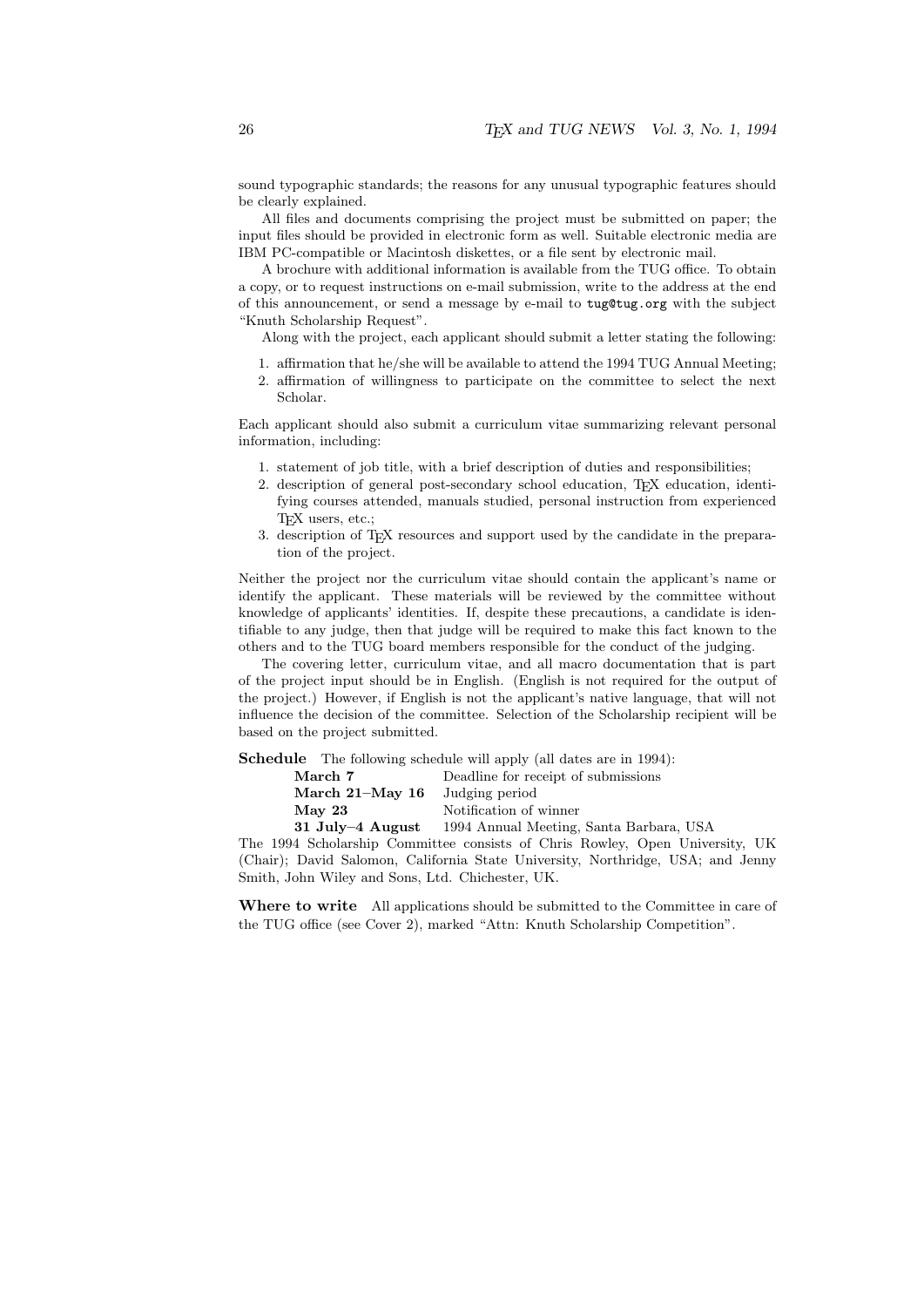## T<sub>F</sub>X Users Group 1994 Course Schedule

| Beginning/Intermediate $T_F X^*$                          |                              | Intensive Course in $LAT_FX^*$                        |                                           |
|-----------------------------------------------------------|------------------------------|-------------------------------------------------------|-------------------------------------------|
| Santa Barbara Feb. 7-11                                   | Oct. $17-21$                 | Santa Barbara Jan. 31-Feb. 4                          | Oct. $24-28$                              |
| Modifying $\mu$ T <sub>F</sub> X Style Files <sup>*</sup> | Santa Barbara Feb. 28-Mar. 4 | Santa Barbara Feb. 14–18                              | Adv'd T <sub>F</sub> X and Macro Writing* |
|                                                           | And don't forget!            | There are also courses to be held in conjunction with |                                           |
|                                                           |                              | the Annual Meeting.                                   |                                           |

Stay tuned for further announcements.

\*Lab classes — computers will be provided for all students

- TUG courses are small, with 8–15 students in most classes.
- Dates and locations subject to change. Direct course inquiries to John Berlin at the TUG Office. Anyone interested in courses dealing with T<sub>E</sub>X and SGML should contact John as well (john@tug.org).
- TUG office: phone 805-963-1338 FAX 805-963-8358 tug@tug.org

### On-Site Courses in TEX and LATEX from TEX Users Group

- Courses in TEX, LATEX, SGML and TEX, PostScript, or TEX for Publishers tailored to the needs of your group
- Courses at every level from beginning to advanced
- Five full days of instruction at your site
- One-week course fee includes all instructor fees and expenses plus textbooks and other materials for up to 15 students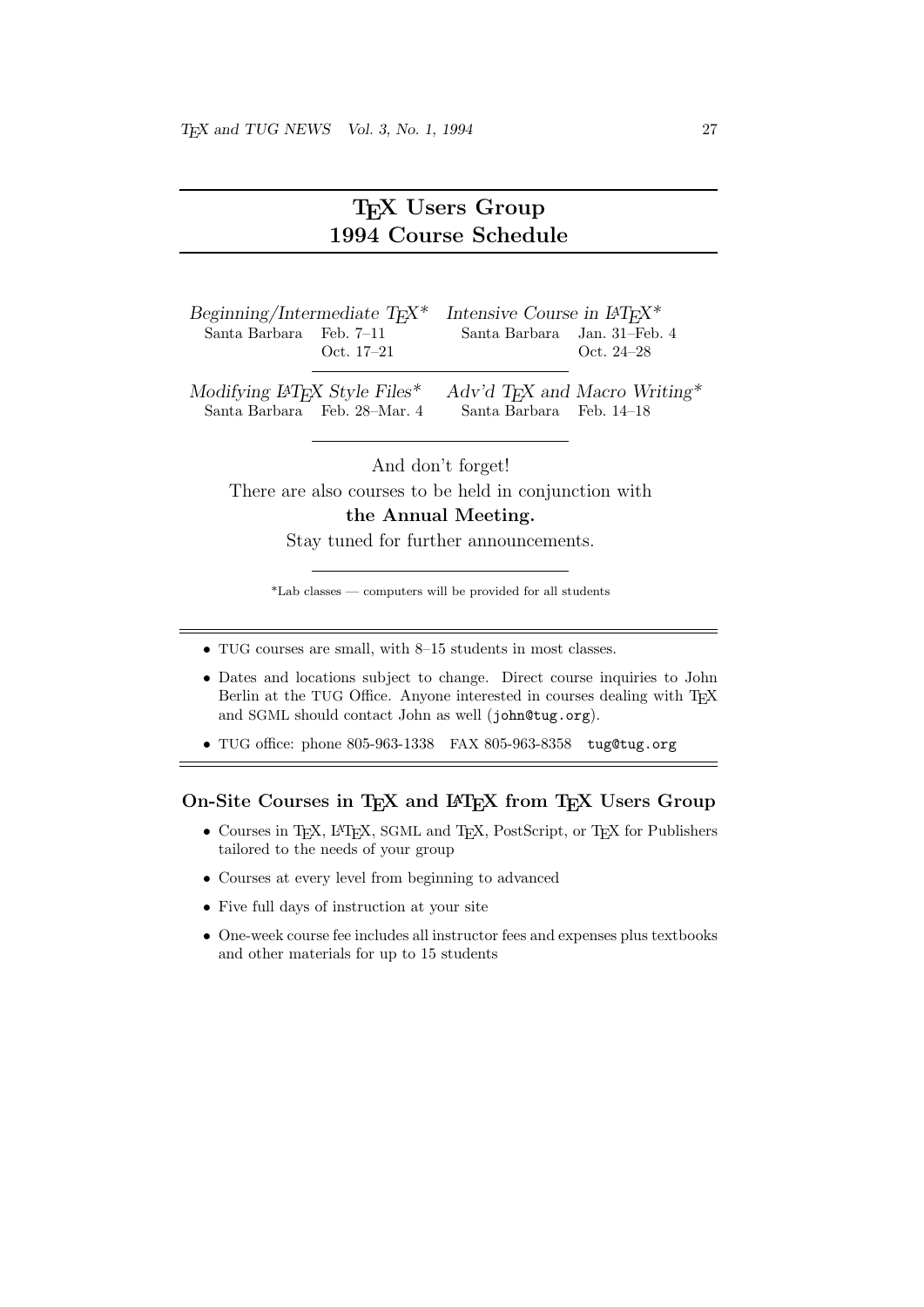| $16-18$ Feb.         | $\mathbf{D}\mathbf{A}\mathbf{N}\mathbf{T}\mathbf{E}^{\prime}\mathbf{94}$<br>10th general meeting,<br>Münster, Germany.                | Wolfgang Kaspar<br>kaspar@dmswwu1a.<br>uni-muenster.de                                                                          |
|----------------------|---------------------------------------------------------------------------------------------------------------------------------------|---------------------------------------------------------------------------------------------------------------------------------|
| 1 March              | GUST: "BachoTFX'94."<br>Deadline for submissions<br>[see below for dates].                                                            | Hanna Kołodziejska,<br>hkolo@plearn.edu.pl                                                                                      |
| $21 - 22$<br>March   | UK TEX Users Group:<br>"L <sup>4</sup> T <sub>E</sub> X <sub>2</sub> $\varepsilon$ : the conference."<br>Warwick University, England. | Malcolm Clark<br>m.clark@warwick.ac.uk                                                                                          |
| $11-15$ April        | Joint Conference: RIDT'94,<br>EP94, TEP'94, PODP94.<br>Darmstadt, Germany.                                                            | ep940gmd.de,<br>ridt94@irisa.fr                                                                                                 |
| $30$ April-<br>2 May | GUST: "BachoTEX'94"<br>2nd General Meeting of the<br>Polish TFX Users Group,<br>Bachotek (Brodnica Lake<br>District), Poland.         | Hanna Kołodziejska,<br>International Computers Ltd.<br>Poland, ul. Leszno 21, 01-199<br>Warszawa, POLAND<br>hkolo@plearn.edu.pl |
| <b>June 1994</b>     | NTG 13th Meeting:<br>"(IA)T <sub>F</sub> X, METAFONT, and<br>tools education."<br>Groningen, at RUG.                                  | Gerard van Nes<br>vannes@ecn.nl                                                                                                 |
| $6 - 8$ July         | Université de Rouen:<br>National Colloquium on<br>Writing and Documentation,<br>Rouen, France.                                        | Jacques Labiche<br>labiche@la3i.univ-rouen.fr                                                                                   |
| $31$ July-<br>4 Aug. | <b>TUG '94:</b><br>15th Annual Meeting,<br>Santa Barbara, California.                                                                 | Debbie Ceder<br>tug94@tug.org                                                                                                   |

## Upcoming Events

Note: Also consult the "Calendar" in the previous issue of TUGboat for more dates and details.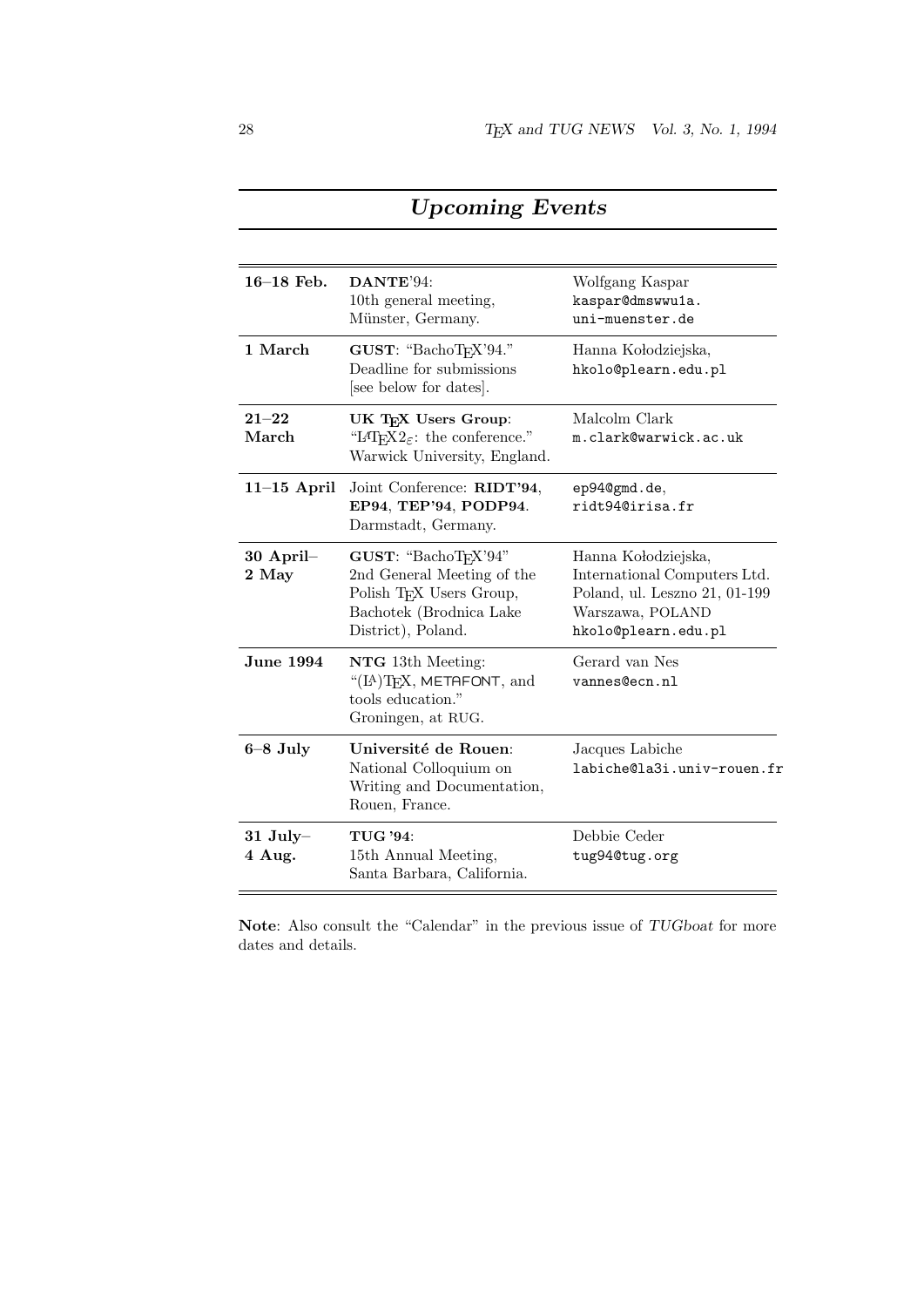## TEX and TUG NEWS Table of Contents

| $Editorial \dots \dots \dots \dots \dots \dots \dots \dots \dots \dots \dots \dots \dots \dots \dots \dots$ | 1              |
|-------------------------------------------------------------------------------------------------------------|----------------|
| Typographer's Inn                                                                                           |                |
|                                                                                                             | $\overline{2}$ |
| New Publications                                                                                            |                |
|                                                                                                             | 4              |
| $IAT$ <sub>F</sub> $X3$ in '93                                                                              |                |
| Frank Mittelbach and Chris Rowley $\ldots \ldots \ldots \ldots \ldots$                                      | 7              |
| $(LA)$ <sub>TF</sub> X News                                                                                 |                |
| Announcing Elsevier Science .sty files                                                                      |                |
|                                                                                                             | 12             |
| ArabTFX v3.00 now available                                                                                 |                |
|                                                                                                             | 12             |
| French Style Files, v3.25                                                                                   |                |
| New modes.mf file v1.1 available                                                                            | 13             |
| Karl Berry $\ldots \ldots \ldots \ldots \ldots \ldots \ldots \ldots \ldots$                                 | 13             |
| New list for linguistics and T <sub>F</sub> X                                                               |                |
|                                                                                                             | 14             |
| New list of publications available                                                                          |                |
|                                                                                                             | 14             |
| Teaser                                                                                                      | 14             |
| "Hey $-$ it works!"                                                                                         |                |
|                                                                                                             |                |
| Italic correction everywhere Donald Arseneau                                                                | 15             |
| Plain TFX, Self-Prompting, Label Maker Ed Baker                                                             | 17             |
| A style for dropped capitals Fred J. Lauwers $\dots \dots$                                                  | 19             |
| Reports on Meetings                                                                                         |                |
| UK T <sub>E</sub> X Users' Group — October 1993 $\ldots \ldots \ldots \ldots$                               | 23             |
| NTG — November 1993 $\ldots \ldots \ldots \ldots \ldots \ldots \ldots$                                      | $23\,$         |
|                                                                                                             | 24             |
| <b>TUG Board Activities</b>                                                                                 |                |
|                                                                                                             | 25             |
| T <sub>F</sub> X Users Group 1994 Course Schedule                                                           | 27             |
|                                                                                                             | 28             |
|                                                                                                             |                |

Volume 3, No. 1, 1991